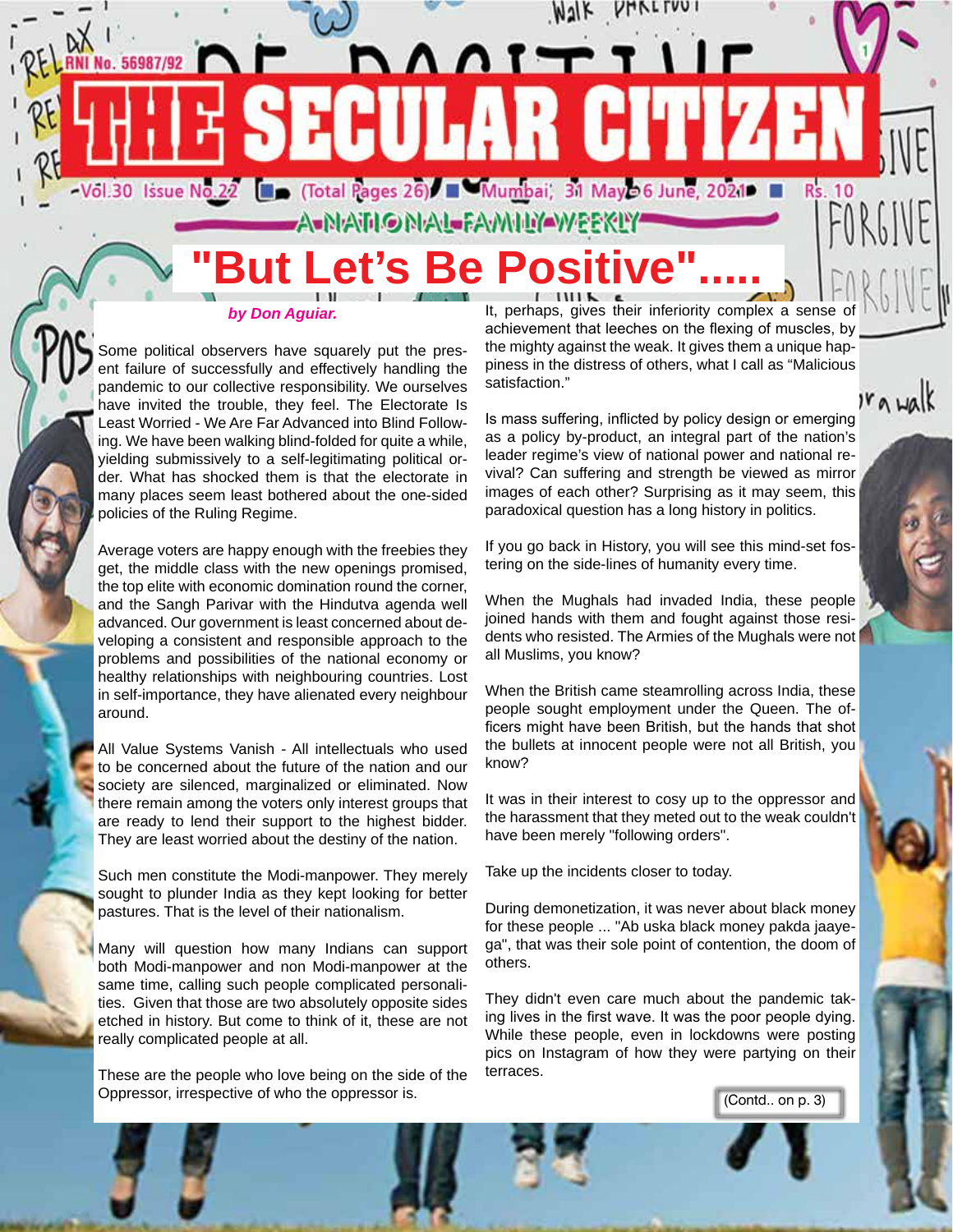#### **''Touch-Me-Not'' Government?**

An innocuous little cartoon on the social media shows Narendra Modi saying "People dress up like corpses and float in the rivers just to malign me". This says it all. This government has become very touchy but unlike that 'touch-me-not' plant, it comes out all guns blazing for any adverse comment or criticism against the government [read Narendra Modi]. Ministers and all the national spokespersons of the BJP attack the opposition and the media except those who act like their lackeys in defending the indefensible night after night on their television channels. The Lancet publication also said very clearly that the government of India spent more time defending the criticisms [its image] rather than fighting the pandemic. The well respected American CDC Anthony Fauci too was critical of the fact that India opened up too much too early and also felt that election rallies and mega melas were ill timed.

While the government is not buying the story that India ignored the warning of a second wave or lowered its guard so also big companies like private banks. Some from the top management actually encouraged their senior staff to show old setu app screen shots to hoodwink the security putting a lot of people to grave risk. That much for corporate responsibility! The PM declared at Davos that India, like some other nations, has succeeded in taming the pandemic. He gave himself the pat but refuses to accept the blame now. The pandemic which was confined to the urban areas in the first round has now engulfed the rural areas with almost non-existent medical facilities. The emphasis was elsewhere – Love Jihad etc. Too much of attention was focused showing 'them' to show that community in bad light. Karnataka MP names only 17 Muslims [rest non-Muslims] for hospital admission scam in Karnataka. No emphasis on infrastructure. The criminal negligence will haunt these states now that the pandemic has reached its shores [rather river banks] where scores of dead bodies were seen floating in the river Ganga, contaminating its waters, where millions of devotees throng for a holy dip for purification.

More and more such bodies are being located which were buried in sand. It does not require rocket science to tell us that all such deaths are unaccounted

# **VIEWS on NEWS**

in the final tally. This must be the tip of the iceberg. Many such bodies must have been either buried or cremated illegally without reporting such deaths in rural areas where there are no ambulances or other arrangements to ferry the sick or the dead. We have seen bodies being taken on carts, cycles, rickshaws or even relatives have carried their loved ones. Cremation grounds everywhere, with limited capacity, have refused to accept the dead and videos of such bodies being lined up have been highly disturbing. This is the plight of the poor as hospitals are not being able to cope with patients from urban areas, leave alone the rural folk.

The Narendra Modi government says there is enough oxygen, vaccines, medicines, beds and ventilators and that the opposition governments are only trying to tarnish the carefully built image of the PM. Amit Shah, the man who thought he subdued the pandemic and could win handsomely in Bengal and Tamil Nadu is nowhere to be seen or heard. Maybe after he ridiculed linkage of the second surge to the melas and elections, he has disappeared from the scene. Has Modi lost confidence in him after a string of failures? People, dying for want of oxygen is simply not acceptable when oxygen converters/ventilators procured from PM Cares [really?] fund are lying idle for want of trained staff. The image of the BJP in general and Narendra Modi in particular is badly dented and this will haunt them till 2024. RSS also agrees the government lowered its guard. Is it also tarnishing the image of Modi? Talking about intolerance – A policeman catches a man and threatens prosecution for pasting a blank sheet on a wall. When the man protested, the cop told him - "I know your maan ki baat". \*\*\*\*\*

#### **Are we insensitive?**

We take great pride when we talk about out great culture which dates back to some five thousand years and the values we cherish. This may have been true some centuries back but today it is hard to accept that it exists. I remember, some decades back a policeman was asked by a reporter if he kept the gold if he found at a building crash site and the policeman said it would be unethical to take undue advantage of a calamity.



Even he showed sensitivity being poorly paid and more susceptible to temptation. This cannot be said about the situation as it pans out today. It is heart burning to watch unscrupulous people including politicians taking full advantage of the pandemic situation obtaining in the country.

The oxygen cylinders are being sold at exorbitant rates – sometimes ten times the normal price. Ambulance drivers are fleecing the hapless relatives; medicine costing five thousand is sold at seventy thousand. Even you find such elements in the noble medical fraternity – doctors conniving with culprits to make a fast buck. Beds are being sold, ventilators go for a premium. There is no respite even if your loved one is dead. Ambulances are beyond reach of a poor man. He carries the dead even on his shoulders all the way to his home. Sometimes he carries his loved on a cart all the way to his village. Cremation staff also exploits the helpless charging them much more than what is legitimate. How can the authorities see this happen even conceding that the infrastructure has been stretched? Just because the poor cannot raise their voices we cannot accept this inhuman and insensitive attitude of a large number of people who have no qualms about exploiting the downtrodden. It is downright sad.

are in the forefront of this initiative risk-<br>ing their young lives. Kudos to them! Efforts from the governments may not be lacking but the sheer numbers coupled with bad management of the scarce resources have made their efforts ineffective. Good Samaritans from all walks of life have come forward. The unscrupulous elements outnumber the Samaritans though. In the process such good people are able to reach only a small miniscule of those suffering. Different people are offering help in various ways and it shows that there is some semblance of humanity still left and the well meaning people should come and support such efforts. What is most heartening is that the millennials ing their young lives. Kudos to them!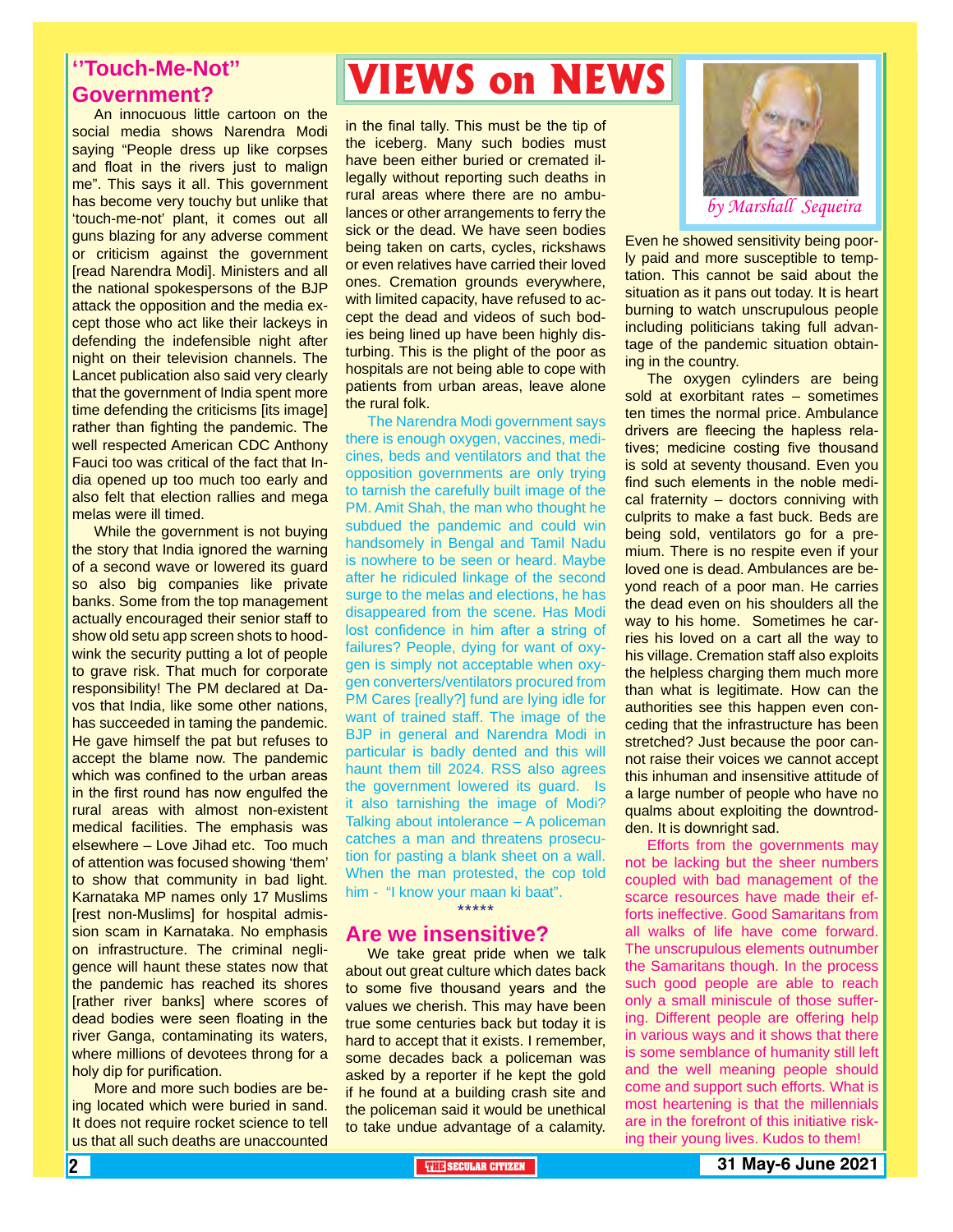

Our bank account details for Fund Transfer : Account Name: The Secular Citizen, Current Account No. 03552000006744, Bank: HDFC Bank, Branch : CST - Mumbai VT, ISFC code: HDFC0000355

(Contd.. from p. 1)

When the migrant workers walked back, they didn't care. In fact they were busy hailing the Oppressors of what a fabulous job they were doing.

"Malicious satisfaction", pure and simple. They have always cheered for the Oppressor till the point it starts affecting them personally....

Modi-manpower also does not have the racial privilege of Trump. While the virus in the US killed the minorities disproportionately, the virus in India is not making a distinction between Hindus and Muslims.

And that's what's happening now.

The pandemic has hit home. Their own are dying now. They are running for aid along with everyone else. Suddenly they are experiencing what it feels like to be helpless, like the oppressed are, who they were jeering at not that long ago.

But trust me, the moment they feel they are safe, they will be back to supporting the oppressor, whoever it will be at that time and laughing at other people's miseries. That's how their psyche is built.

If these people ever witnessed a fight

between Jack and the Giant, they would have cheered the Giant as he kicks Jack's butt. Till Jack takes him down...

#### **And that's when they will start sending out those messages of "But let's be positive".....**

Taking pleasure in the plight of others leaves you completely incompetent to deal with the same plight when it befalls you. Incompetent and Alone. Doesn't Modi Government feel ashamed that a government democratically elected by the citizens of the country is being directed by Judiciary on day to day affairs of its governance almost every day? In fact now it is going one step ahead and appointing its own team to audit Modi Government's work. Has Modi vanished? Supreme Court has no alternative but to take Modi's job of setting up oxygen distribution protocol. What a disastrous government we have given ourselves.

India has never been so sick; it has never been so much in danger of new diseases….

But a bird's eye view is needed to look at India, all over, as one secular unit. Our problems have brought us to a situation where either we will have to suffer silently or we will have to transform the government, their old traditions, and their conditionings. Those

conditionings and those educational systems and the religion that the government has followed up to now, have contributed to this crisis. This new disease problem in India is the ultimate outcome of all our cultures, all our philosophies, and our religion. They all have contributed to it  $-$  in strange ways, because nobody ever thought of the whole nation including the Prime Minister and his cabinet; everybody including the Prime Minister and his cabinet was looking at a small piece (their own interest), not bothering about the whole nation

So, today, the world is horrified by what they see of India and deeply dismayed. The braggadocio has been stripped aside. The exposed reality is ugly and impossible to hide.

Finally, there's also how we view ourselves. Our confidence in being special seems to have disappeared. This is not the exclusiveness we sought. Television and social media have brought home a different truth. We've been reduced to a nation that's more than frightened, we're in panic. The dream of achieving India's inevitable and irresistible destiny has metamorphosed into a nightmare where we know our own incompetence and irresponsibility is what haunts us. **And that's when we start sending out messages "But let's be positive".....**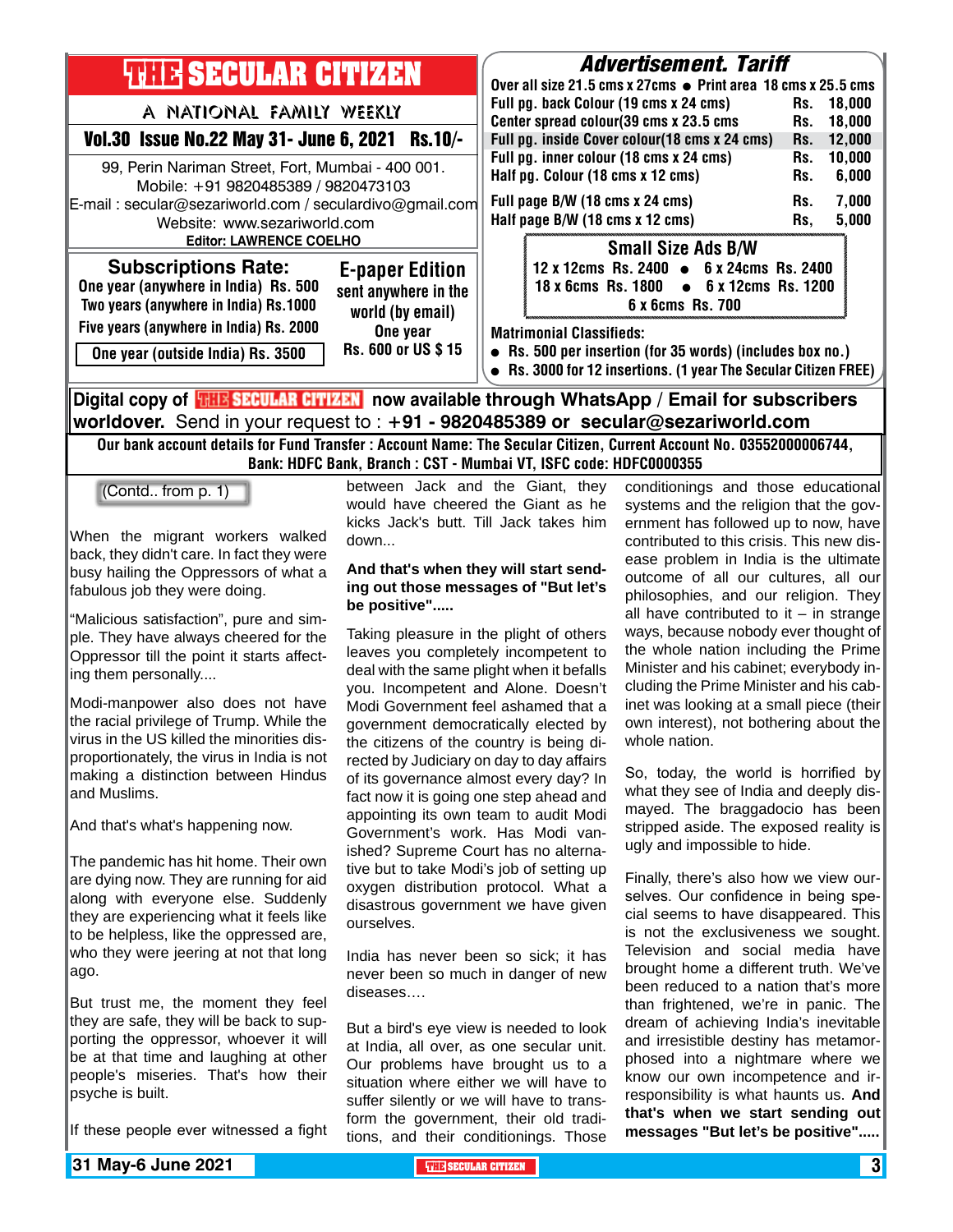# **How does the Holy Spirit work?**

**Pentecost meaning, 'Fifty,' is the Christian festival celebrating the descent of the third person of the Triune God, namely the Holy** Christian festival celebrating the descent of the third person Spirit on the Apostles fifty days after Easter. What did the Holy Spirit do? It empowered, emboldened, and transformed the disciples of Jesus to follow the great commission, *"Go into the entire world and preach the gospel to the whole of creation."* (Mk 16:15)Thereafter they began to freely and fearlessly speak of the Risen Christ and his saving grace. That was amazing! How does the Holy Spirit work in the lives of people? Does it have a special technique or method to

touch peoples lives.?

The Holy Spirit works in many different ways. He may guide a person through **a voice,** or **an angelic visitation** to convey God's message, like when Mary heard the angel say, *"Don't be afraid, Mary; God has been* 

*gracious to you. You will become pregnant and give birth to a son and you will name him Jesus."* (Luke 1, 30-31) He may appear in a **dream** as in the case of Joseph, when the angel appeared to him and said, *"Rise take the child ……. until I tell you …."* (Mat.2;13)Some people are inspired by **scripture,** others when they listen to preachers, teachers, prophets, or even enemies.

Wedding Invitation, Christening, First Holy Communion, Mortuary Cards & Religious Goods Contact:

**David & Company** Rivendell House, 1st Floor, 650, J. S. S. Road, 2nd Dhobitalao Lane, Mumbai 400002 Tel.: 22019010 / 2205 7394 2206 0344 / 22079592

Email:davidprinters@gmail.com www.davidcompany.com

Stella grew up in a dysfunctional alcoholic family and suffered abuse. As a teenager, she lived on the streets, but eventually found a job and place to live. She even attended church and put her faith in Jesus. However, depression continued to plague her. A teacher met Stella in church, invited her to a Bible program where she learnt, *"God loves you no matter what."* Romans 8:38. The Holy Spirit **entered** Stella's life, she desired to know more about Jesus, bought a Bible and thereafter lived her life in truth and peace.

God uses human channels to speak

words of prophesy, tongues, interpretation and words of wisdom and knowledge (1Cor. 12: 8-10)God in present times also utilizes **the media** to disseminate His truth via satellite TV, radio, internet, websites, different platforms of social media, books, podcasts, movies, music and even dance. Some hear the voice of God in **nature and cre-**

**ation,** through the sound of a bubbling brook, the song of a bird,a powerful wind or an earthquake. Elijah was camping in a cave on Mount Sinai when God manifested Himself. Elijah saw a powerful wind, a mighty earthquake and a fierce fire, but God wasn't in any of them. Instead, God spoke to him in a "still small voice," also translated "a gentle whisper" (1Kings 19:9- 12)

The Holy Spirit works through the **seven gifts** - wisdom, understanding counsel, fortitude, knowledge, piety and fear of the Lord, which we Christians receive in Baptism. In understanding, we comprehend how we need to live as a follower of Christ. A person with understanding is not confused by all the conflicting messages in our culture, he learns to discern about the right way to live. This gift perfects a person's speculative reason in the comprehension of truth. The Holy Spirit also acts as **Comforter or Paraclete,** one who intercedes,works as **Advocate** to a person in times of



trial.

The Holy Spirit is constantly active it **enlightens** and **directs** us to live righteous and faithful Christian lives. We know that an act is sinful, as it disturbs the peace of our conscience. The Holy Spirit, saves, fills, seals, and **sanctifies** us. It **reveals** God's thoughts, teaches, and guides us into all truth. We read in Gen1:27; *"God created human beings in His image and likeness…"* But by sin, man distorted and destroyed that image. The Sacrament of Baptism brings us back to God, and Confirmation blesses us with the Holy Spirit, which sanctifies and enables us to be true witnesses of Jesus.

The Holy Spirit is truly God's presence in our lives, *"…you are God's temple and God's Spirit dwells in you?"* (1 Corinthians 3:16)We humans with scarred souls are like soft pliable clay. We call upon and need the Holy Spirit to melt, **mould, heal** and **shape** us,so that once again we become perfect like the image of Jesus. God's Spirit is like a cleansing fire that **purifies** one from personal sin. His Spirit is like refreshing water that sustains a person day after day.

Our human heart longs for God, and its is God's Holy Spirit which **inspires, authorizes** and **empowers** a person to do His work. This Spirit is like heaven-sent wind that directs our steps to be in tune with God. The Holy Spirit is truly a **Divine strategist,** knowing fully how and when to come into one's life. Thus,the Holy Spirit constantly and powerfully works in unimaginable different ways to change our hearts and life, an on-going process of making us holy through **sanctification.**

\*\*\*\*\*\*\*

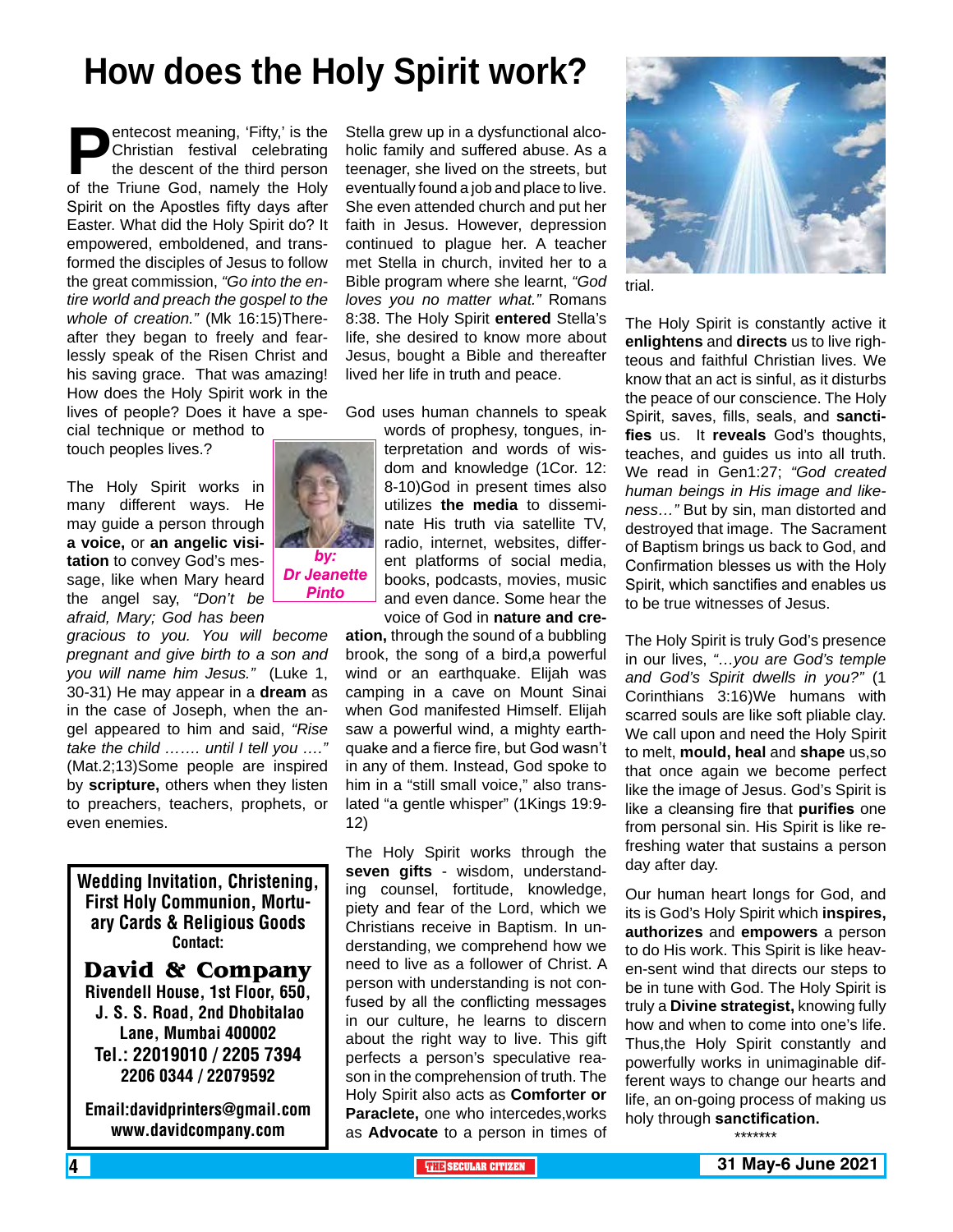

# **Be prepared to tackle the third wave of the virus**

As the second wave of Covid-19 has occupied a dangerous situation in our country, many people are getting ill day by day and many more are losing their lives. But we, as a nation, give more concentration to shopping than our health.

 A lot of people are seen in markets and in malls doing their shopping.

 Besides shopping, we still see a lot of people jogging on the roads in the early hours of the morning or going for their early morning walks. We must follow the SOPs which the government has declared, wear masks whenever we step of the house, maintain social distance and sanitize/wash our hands.

 We must also be prepared to tackle the third wave of this deadly virus which will soon enter our country and create havoc.

> *—Jubel D'Cruz, Dombivili, Mumbai*

### **Networking Need**

 The popularity of social networking sites such as Facebook, Twitter, LinkedIn, YouTube and Myspace have taken over the world by storm in many ways. These sites lets users make profiles automatically where they can communicate with friends, families and strangers through pictures, blogs, music, links and many other ways. As social networking sites become more important to society. Some people agree that these online sites are causing the society

a great trouble, especially for the youth. Many sites cause harassment, bully, violation of someone's privacy, etc. Social media sites can change a person life but these days it is affecting people negatively, especially the youth.

> *— Jubel D'Cruz, Dombivili, Mumbai*

## **Assessment and transfer of clergy**

This is with reference to the letter ' Transfer of priests' by Prof. Robert Castellino ( Secular Citizen , May 17). Transfers of diocesan priests come into force every year in the month of June. While Parish priests are usually given a 6-year tenure Assistants are given 3 years.This is the prevailing norm, but not a hard and fast rule. Transfers and promotions have always been decided by the Archbishop and his team of advisors and continue in the same fashion even today. It is the prerogative of the Archbishop to decide on such matters, and as every good shepherd who knows his sheep, he is the best person to choose his flock and transfer them as and when he thinks fit. Any interference in such matters by the laity is uncalled for as it will only lead to politicising the issue and biased judgements. The role of the Parish Pastoral Council (PPC) members should be limited to helping the parish priest to identify pastoral needs of the parish and to plan pastoral programmes accordingly----Certainly not to assess the performance of the parish priest and assistant and pass judgement. Let us also remember that the church is not a democratic institution that functions according to the wishes of the people.

### **What is the truth?**

While politicians are known to sing a different tune each day, it is not known why our scientists and medical experts keep changing their stand time and again during this critical period of the pandemic. Several vaccines have been developed to combat the virus and it strains , but their efficacy is still to be known. While some vaccines are said to be 45% effective after the first jab , and 70% -80% effective after the second dose, others are reported to have different efficacy percentages. Earlier, it was safe and effective to take the second jab after 28 day. Later, it was changed to 6-8 weeks , and now to 12-16 weeks. It is still not known why some people die after the first jab, while others test positive even after the second jab. The reason is often said to be because of co-morbidities ---a term which is yet to be clearly defined. Until a few months back, Plasma therapy was said to be the miracle cure for Covid patients. Today, it is a different story and proved to be ineffective. Lately, the Goa govt has gone all out to promote 'Ivermectin' as propylaxis treatment for those 18 and above as well as to reduce the mortality rate of Covid patients. The WHO has on the other hand has warned against its indiscriminate use. Today, another deadly 'black fungus' infection is taking a heavy toll of thousands of Covid patients and even those who have recovered. Overuse of steroids and severe diabetes is said to be the cause , but no one knows for sure the real reason. Social distancing of 6 feet may now prove to be ineffective since studies have shown that the Covid virus aerosols and droplets can travel up to 10 metres. So, in this uncertain and dismal scenario, the question uppermost in the minds of a much-harassed people is ' What is the truth"?

> *—A. F. Nazareth, Alto Porvorim, Goa.*

*—A. F. Nazareth,*

(Contd.. on p. 7)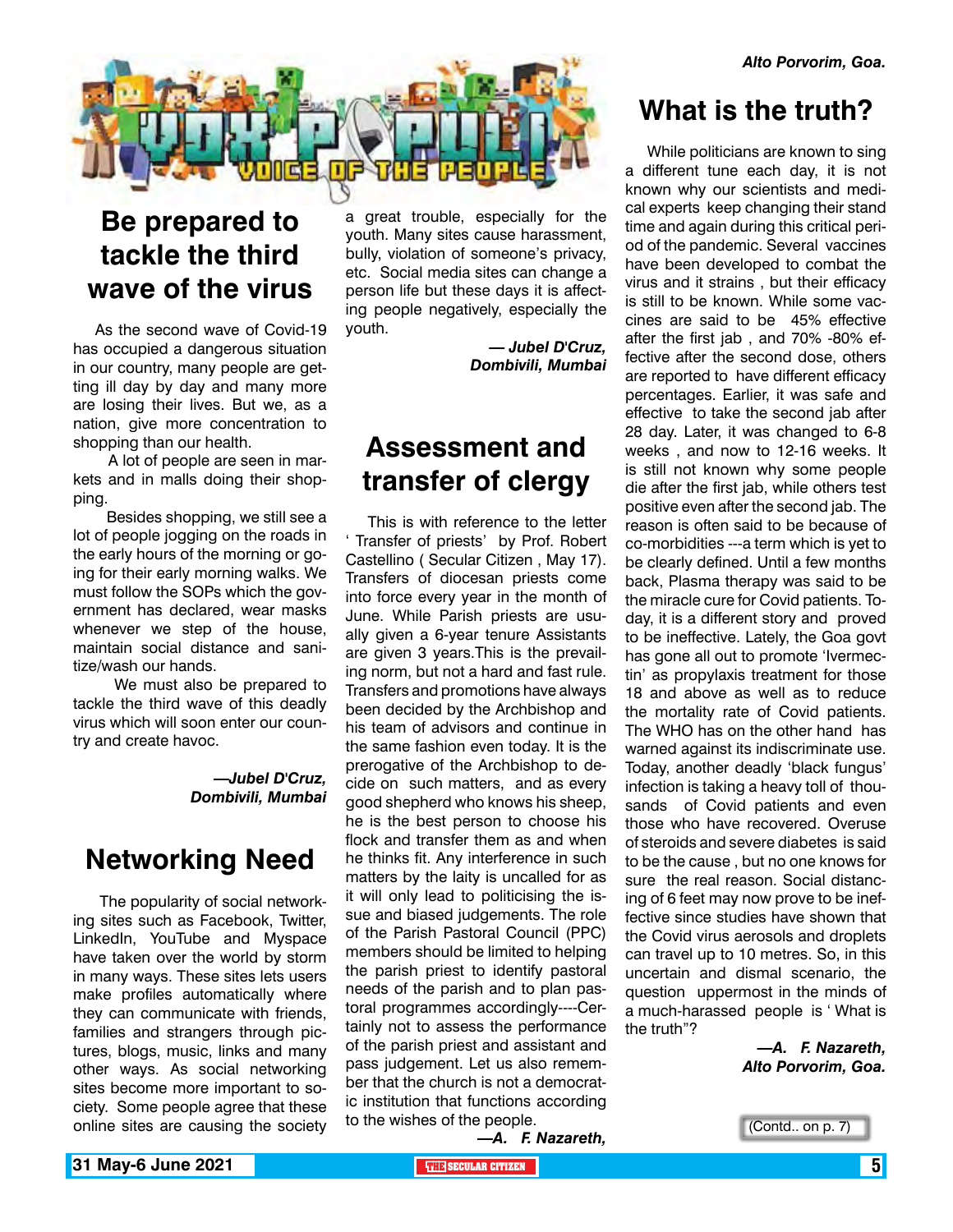# **A Pentecostal Catholic**

**Does this sound like an oxymo-<br>ron, a contradiction in terms?<br>Is it possible to be both a Pen-<br>tecostal and a Catholic. when there is** ron, a contradiction in terms? Is it possible to be both a Pentecostal and a Catholic, when there is so much animosity between the two? I have another question, as we prepare for celebrating the feast of Pentecost. Where was the Holy Spirit before Pentecost?

Let me answer the first question. A Pentecostal is usually described as a person who gives more importance to the Holy Spirit and its actions, and has a predilection for saying "Halleluiah" at the drop of a hat. A Catholic, on the other hand, is perceived as a person steeped in liturgical traditions and pious devotions, living a straight jacket

spiritual existence. Catholics are also wary of Pentecostals when they poach on their members. Both sides believe that the "other" is in serious error.

Let me clarify what I understand by the words Pentecostal and Catholic. Pentecostal usually refers to those believers who

emerged about 120 years ago giving special importance to the Holy Spirit and its gifts like praying in tongues, prophecy and healing. These are all rooted in scripture, and are not, per se, contrary to Catholic beliefs. In the Catholic community this spiritual movement is usually referred to as the Catholic Charismatic Renewal, duly recognized by the Catholic hierarchy. It began in the USA in the late 1960's.

The word Catholic means "universal", belonging to the whole world, and by its very nature embracing all. In its organized form it has papal leadership, a hierarchy, set norms and practices, with strong clerical control. Some of these aspects, like "clericalism" are acquired traditions that are at variance with its own Dogmatic Constitu-

tion as laid down by Vatican II. When I say that I am Catholic, I mean that I subscribe to the teachings of Vatican II and not the many aberrations and excesses that the hierarchy and clergy conveniently revert to. For me, being a Pentecostal Catholic is a Christian whose life and values are rooted in sacred scripture on the one hand, and the teachings of Vatican II on the other. I have often said that the wished for renewal of the church as envisioned by Pope John Paul XXIII, who prayed for a new Pentecost, is still a long way from achieving its goals. Recent moves of Pope Francis on synodality, accountability and fraternity are according to the mind of Vatican II.



by chhotebhai

Now let me address the second question. Where was the Holy Spirit before Pentecost? It is actually a stupid question, but it merits a cogent response, because there may be some who are inclined to believe that the Holy Spirit got activated only at Pentecost. A scriptural journey of Jesus' own life shows the all

pervasive presence of the Holy Spirit. Let's start at the very beginning, my favourite event, the Annunciation. The angel Gabriel tells Mary "The Holy Spirit will come upon you, and the power of the most High will cover you with its shadow" (Lk 1:35). So the Holy Spirit is present and active from the moment Jesus is conceived/ incarnated. It also covers Mary with its shadow. Translations do not always covey the exact meaning. I would prefer to say that Mary was enveloped by the Holy Spirit.

The next major epiphany/ manifestation of the Holy Spirit is at the baptism of Jesus. "The Holy Spirit descended on him in a physical form, like a dove. And a voice came from heaven "You are my son; today I have fathered you" (Lk 3:21). Notice that all three per-

sons of the Holy Trinity are mentioned in the same event, and the message to Jesus is personal, not generalised – YOU are my Son. This is how the Holy Spirit works, forming a direct personal relationship between God and man.

In his final discourse Jesus promised the Holy Spirit to his disciples. Jesus defined the role of the Holy Spirit as the ability to discern between right and wrong, and to arrive at the truth. It is not just a Paraclete (helper) but one who leads from the front and shows the way forward in various situations. "When he comes he will show the world how wrong it was about sin, and about what is right, and about judgement" (Jn 16:8). And again, "When the Spirit of the truth comes he will lead you to the complete truth" (Jn16:13). There are three important take aways from Jesus' promise. The Holy Spirit gives us the gift of spiritual discernment, something strongly emphasised by the Jesuits in their Ignatian Exercises. It also teaches us morality, what is right or wrong in God's eyes. And finally it leads us in the path of truth.

I see this as the true role of the Holy Spirit, as promised by Jesus himself. This is a sin qua non for all Christians, especially those in leadership roles. This requires both humility and openness. Unfortunately, most religious leaders are so full of their own power and pelf that they block the working of the Holy Spirit; thereby often mistaking traditions for faith; or rules and regulations for the path of truth.

The Resurrection adds another dimension to the role of the Holy Spirit; that of power and authority. "Receive the Holy Spirit, If you forgive anyone's sins, they are forgiven; if you retain anyone's sins, they are retained" (Jn 20:23). This authority cannot be seen in absolute terms or in isolation from other texts. It presupposes the correct disposition, as stated herein above.

How do we recognize the working of the Holy Spirit? St Paul had earlier

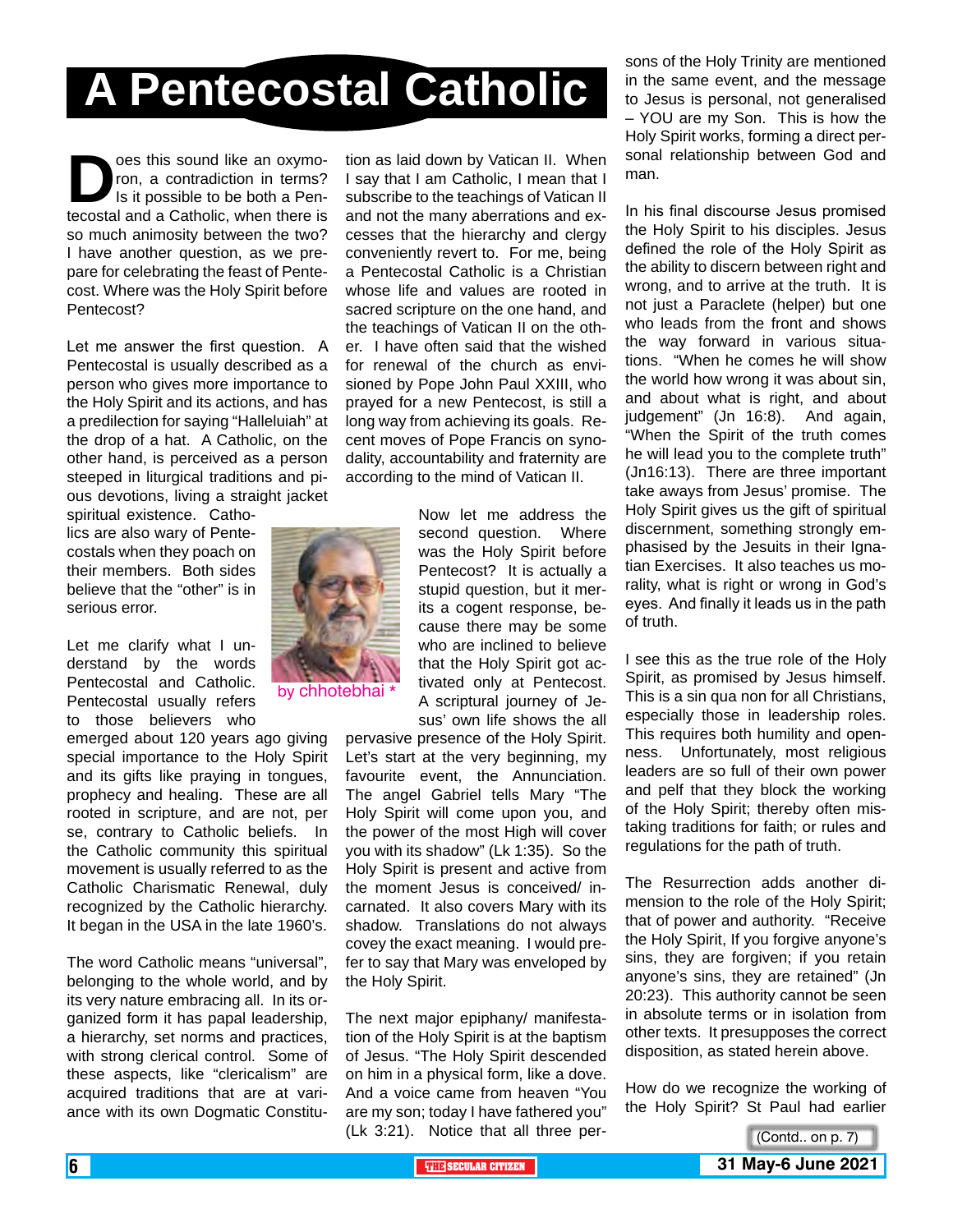#### (Contd.. from p. 6)

cautioned against external manifestations like prophecies, tongues and knowledge (cf 1 Cor 13:8). They are subjugated to the three cardinal virtues. "As it is, these remain; faith, hope and love, the three of them; and the greatest of them is love" (1 Cor 13:13). St Paul goes on to say that "The fruit of the Spirit is love, joy, peace, patience, kindness, goodness, trustfulness, gentleness and selfcontrol" (Gal 5:22). I find that all the fruits are gentle and not aggressive, in contrast to the approach adopted by many who claim to be led by the Spirit.

I see some interesting events that are indicative of how the Holy Spirit spurs us to action. In his first discourse, the Sermon on the Mount, Jesus had exhorted his disciples to walk that extra mile (cf Mat 5:42). He was stirring the pot, asking us to emerge from our comfort zones. This is manifested in the rich young man who had kept all the commandments. He was good, but not good enough for radical Christian discipleship. "If you wish to be perfect, go and sell your possessions and give the money to the poor, and you will have treasure in heaven; then come, follow me" (Mat 19:21). A big task. Basically, Jesus is telling us not to rest on our oars, but to make a personal sacrifice, to walk the extra mile.

The second instance of not being good enough is the oft repeated episode of Martha and Mary. Here again Martha was a good person, doing good things, but at that point of time Jesus expected something else of her – to listen to what he had to say. Like Martha we too are often so busy, that we have no time to listen to Jesus in prayer (cf Lk 10:38-42).

The most poignant example of Jesus inviting us to take the extra step is his encounter with Nicodemus. He too was a good man, but needed to take another step forward. "You must be born from above. The wind blows where it pleases; you can hear its sound, but you cannot tell where it comes from, or where it is going. So

it is with everyone who is born of the Spirit" (Jn 3:8). Jesus was speaking before the advent of weather satellites that can quite accurately predict the eye of the storm and the course of a cyclone.

This does not dilute Jesus' message. Are we solid, liquid or gas (wind). Something in a solid state, like a piece of metal, remains in a state of fixity. It does not change, unless some external force is applied. A liquid either runs off or assumes the shape of the receptacle into which it is poured. Gas (wind) as in Jesus' time, did not have airtight containers. So the reference to the wind is something that is not restricted, chained or bogged down. It is constantly open/ receptive to what God wants of it.

This is never easy. A more poetic translation of the Bible, like the Kind James version, ends the Sermon on the Mount with the words "Therefore you shall be perfect, just as your Father in heaven is perfect" (Mat 5:48). In contrast, The New Jerusalem Bible that I use ends the discourse much more prosaically, "You must therefore set no bounds to your love, just as your heavenly Father sets none to his". I would like to believe both translations, that limitless love is the perfection to which we are called. This Pentecost may the Holy Spirit lead us in the path of perfect love, and show us what extra mile we now need to tread. This is because the "good" is invariably the greatest enemy of the perfection to which we are all called in Christian discipleship. Happy feast of Pentecost.

> *• The writer has written several books and articles on spirituality.*

### Jack of All Stall **Reliable House for Religious Goods**

Gloria Church Bldg., 263, Dr. Ambedkar Rd., Byculla, Mumbai - 400027

Tel.: 23725963, 23749358

Estd: 1951 Prop. B. D'Souza

### (Contd.. from p. 5)

## **Losing popularity**

 The present situation in India clearly suggests that a majority of people will not (and should not) vote for the Bharatiya Janata Party (BJP) in the next elections. Prime Minister Narendra Modi did nothing when the people of India were dying outside banks while standing in long queues during the 2015 demonetisation drive. He also did nothing when labourers and migrant workers were dying on the roads after they were forced to flee their temporary homes during the 2020 lockdown.

 Now, he is doing nothing when people are dying outside hospitals due to a lack of hospital beds and the shortage of oxygen cylinders and Covid-19 vaccines in the country. In the middle of a pandemic, the PM, however, is busy campaigning for the next elections.

> *—Jubel D'Cruz Mumbai*



#### **Bunglow Plots Available in Devlali**

**Rockestates Email: rockestates@gmail.com Mobile: 07972890838**

#### **WEIR SECULAR CITIZER**

News item, Articles, Stories, Opinion, interview, Poems, etc. can be sent by

WhatsApp: +91 9820485389

Email:

secular@sezariworld.com news@sezariworld.com seculardivo@gmail.com

#### by Post

**The Secular Citizen** 99, Perin Nariman Street, 1st Floor, Fort, Mumbai 400001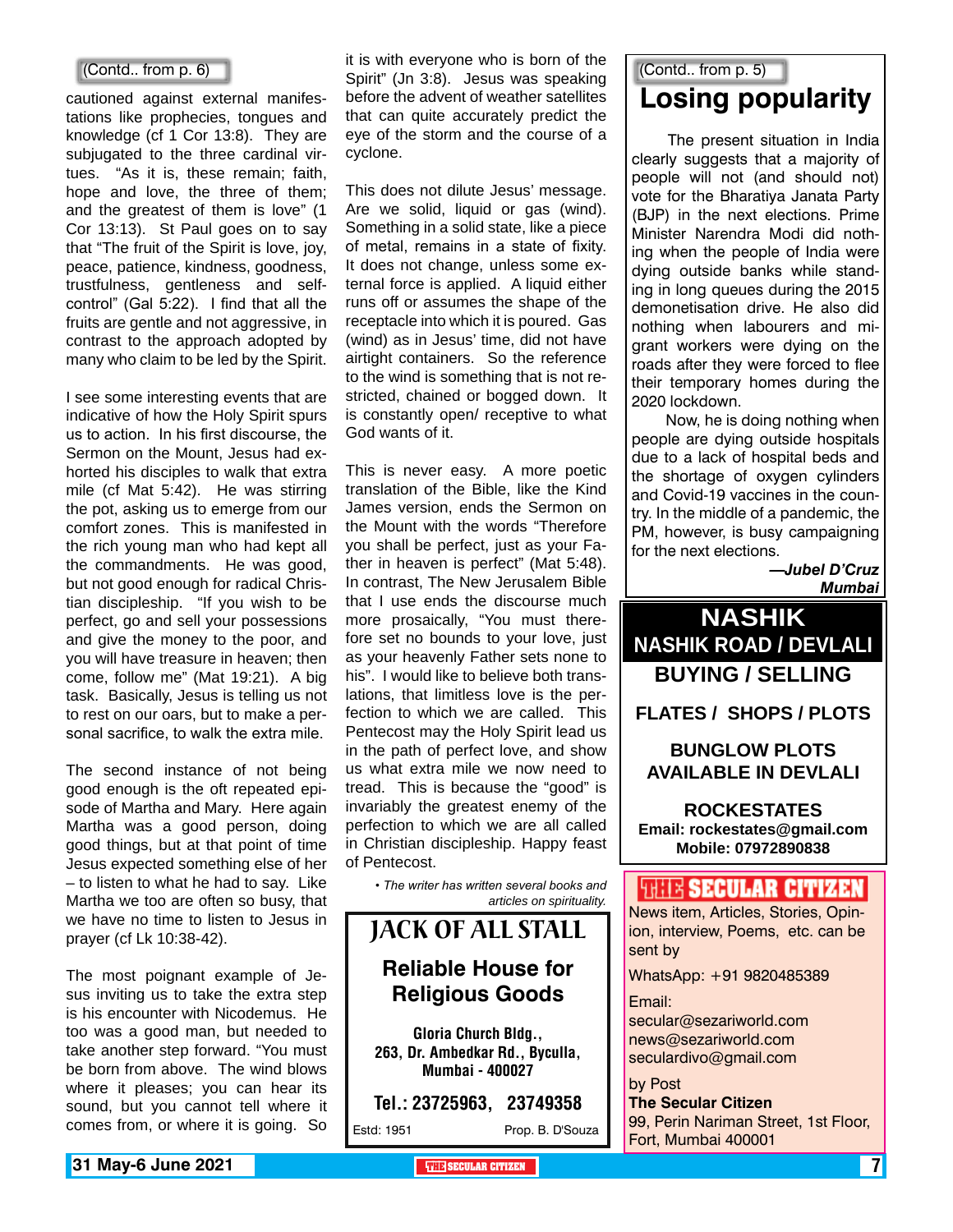# *Corona Virus:* **Some Vital Lessons**

**Corona virus has put the world almost upside down, so much so that the humans are at a terrible loss to locate what is really happening** most upside down, so much so that the humans are at a terrible to them. The untold miseries, brutal deaths and the lingering ramifications it has inflicted upon human beings, world over, is beyond the scope of being described in words. It has been the most multi-layered and alarming pandemic the human memories can ever recollect. Without a doubt, it leaves wideranging vital lessons for the human civilization, as well.

First and foremost, human beings are accustomed to make difference among persons, in the name of gender, language, age, race, caste, class, colour, creed, faith, ideology, culture,

food habits, dress habits, social mores, nationality, and the like. There are considerations of high and low, white and black, great and small, right and wrong, familiar and strange and ours and theirs, to the dismay of all sense of logic.

But, corona virus made absolutely no difference as regards any of the abovementioned characteristics of the human society, rightly so. It took the weak ones into its grip, irrespective of their various affiliations, whereas the strong ones were spared. Those who failed in their fight against it as well as those who won the game after untold struggles included all categories, too.

Well, too much of 'discrimination and division' has been brutally done, one to another, ever since the inception of the human civilization. For that reason, the humans require 'masking' their faces today, shamefully so. The agonizing saga of the world-wide suffering and death due to corona is an undeniable invitation for the humans to 'unmask' themselves and see their 'true face' in the 'mirror'.

Secondly, even after civilizations after civilizations have gone by, the humans

are yet to learn the art of managing its own 'waste'. In spite of the fact that scientific and technological development has devised lots of ways and means of disposing the natural and non-natural fritter away, human beings, by and large, has a long way to go before they can claim a mastery over the art, for oneself and for others.

Corona virus finds its way through 'unclean ways', patently so. Therefore, the corona restrictions and protocols demand even 'double-masking' the face, along with physical distancing, keeping the hands, clothes, house, premises, roads, markets and public places clean always. No doubt, abiding by these procedures is indeed a very bother-

> some task, in view of keeping corona off.

'Cleanliness is next to godliness', thus goes the golden dictum. The divine cannot be accessed, but through clean ways, not only of the body, but also of mind, heart and spirit. The code of behavior of the corona times call for pursuing

the 'sacred' through external and internal cleanliness as human beings, in the day-today contexts of life. Will human beings, especially in India, learn a lesson from corona virus?

Thirdly, as per the popular saying, 'God created the humans and human beings created God'. That is what religious traditions are all about. Religious systems have devised huge volumes of doctrines, rituals and stipulations, in view of entering and entertaining the abode of God. But, do they guarantee changing the mind of God in any way, so as to have their will to run the show of life in the world?

The current times of the pandemic is characterized very much by the lock down of most of the social collections, including that of the places of worship, manifestly so. Though some of the religious compulsions are substituted by virtual platforms, it is an occasion to

realize the futility of much of what has been done so scrupulously in the name of religion and to give a realistic and meaningful twist to it.

What really makes sense in the purview of religion, faith and God is to consider 'God the Creator of all' and to entertain a 'fraternal frame of mind towards all human beings', along with other beings. Such a realization would necessarily follow 'reaching out to one's fellow men and women', in all possible ways, in the 'spirit of loving service'. This is exactly what is expected of 'good sense', during the corona times.

Fourthly, in the name of development and modernization, the humans have explored the 'space' and have landed in the Moon and the Mars. Powerful countries are never tired of boasting off their achievements. Besides, governments, world over, are obsessed by sheer 'vain glory' and go for monuments, like statues, bullet trains, parliament and assembly houses, high profile corridors, palaces and fashionable amenities.

Corona virus is posing a major challenge before the 'self-idolatrous rulers' as regards their dullness in planning, prioritizing and implementing what is expected of the dire needs of life. Corona times are an 'all-sided mirror' for the 'ruling cartoons' to really 'realize' the need of prioritizing 'oxygen, ventilators, beds, hospitals, ambulances and other health-related facilities, along with cremation and burial grounds.

'Development' has to be understood in the right perspective. All-round development of the family, community, country and society is development in the right sense of the term, too. Development of a few is not development either. Food, clothing, shelter, education, health and wellbeing of one and all, of the browbeaten in special, has to be within the priority of caretakers in the society, in their own area of action.

Fifthly, ever since nation states emerged, weapons became a major concern, world over. Of late in special, almost all the countries in the world invest high volumes of resources on the most powerful weapons, including

(Contd.. on p. 9)

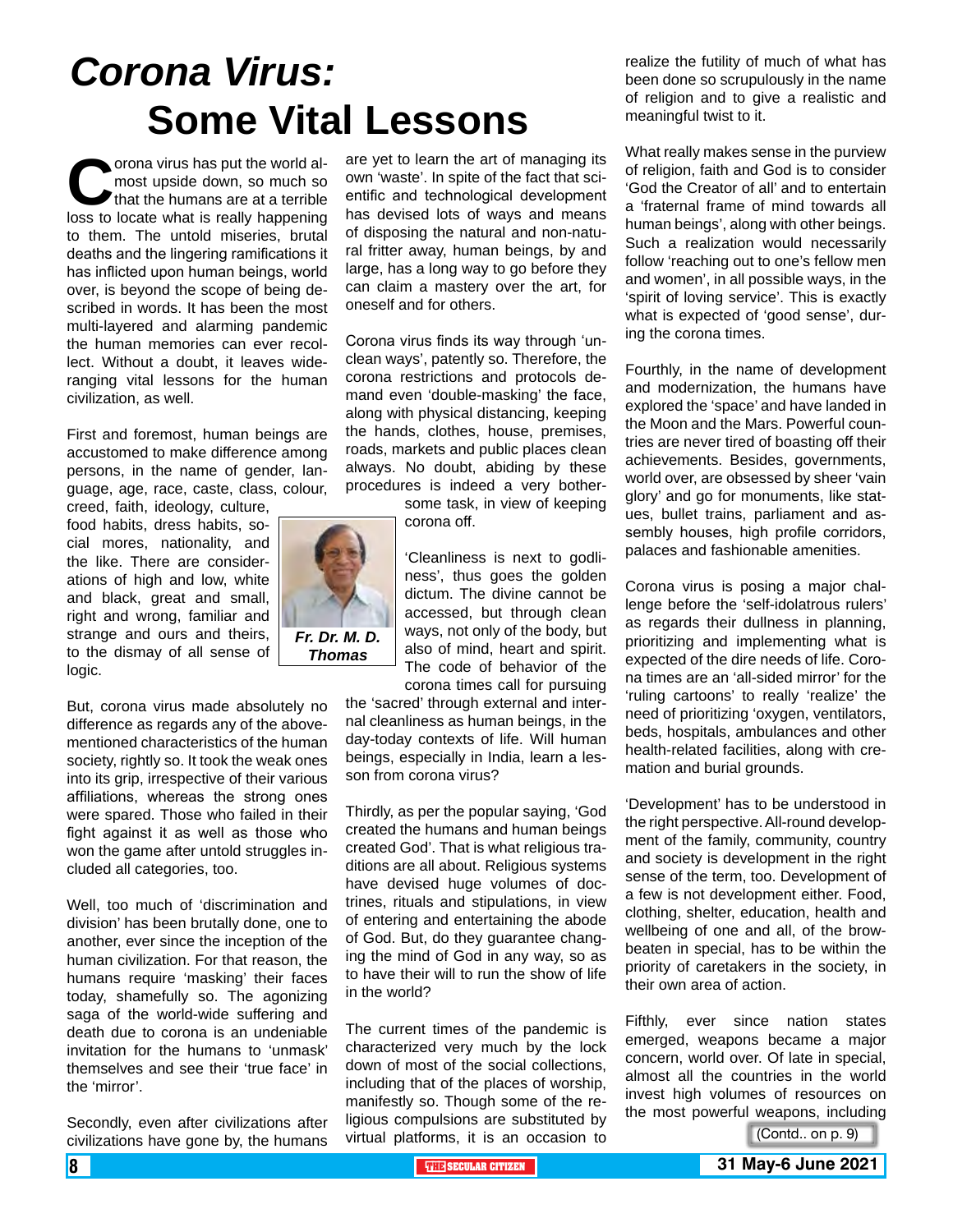nuclear weapons, in view of finding themselves safe and secure. But, most unfortunately, even the least of the weapons has been absolutely of any use to any country in fighting enemy of corona virus.

To be sure, weapons can never keep the nations secure against the other. 'Mutual good will, trust, friendship and cooperation only can help nations exist safe and sound' and grow together in larger and higher proportions. The Creator has distributed his resources across the nations. Therefore, however powerful a country may become, it will need other countries, in some way or other, complementarily so.

Besides, the idea of 'nationality' as a 'one-against-the-other' entity is nothing more than nonsense. Nationhood is a very important element in the larger society. It furnishes a sense of belonging. It facilitates development, too. All the same, citizenship is not like 'islands' that are cut off from each other. All human beings are 'citizens of the global society' of the humans. Corona virus reinstates this truth.

Sixthly, the human civilization has made several strides in its journey of growth over the millennia. But, has the human society been really growing up? The reservoir of idea, thinking, research and knowledge has made a miraculous revolution in life of the humans. Education has made incredible uprising, too. But, have human beings and their society become better? This is a question that has no satisfactory answer.

As a matter of fact, human beings grew more individualistic and selfish. Families, institutions, communities, nations, regions and organizations, on the whole, became self-absorbed and exclusive, too. Having a 'common origin, common existence and common destiny', along with 'sharing the resources' with one another, has not become a culture of the humans. The 'social sense' of the humans has shrunk.

How could the humans grow to its full stature as 'social beings'? The humans are endowed with the 'divine image', which has to be the seat of 'human conscience'. The 'likeness of the sacred' has to be reflected in one's own self and in the other, simultaneously. In other words, 'faith in one's own self, in the other and in God' together has to do the necessary homework for 'socially better times' ahead.

Corona virus is a pulsating 'mirror' for the humans. Amidst all the trials and tribulations being caused by the corona virus, human beings have to look into that mirror intently and learn some of the basic lessons of life. It is a hard test. Human beings have to afford to pass with distinction, in view of a 'humane and social' society ahead, definitely so. To win corona over is not merely to survive it, but to make a 'cross over' to a 'new earth and heaven' for the humans to have their being, in a collective and qualitative sense.

*The author is Director of Institute of Harmony and Peace Studies, New Delhi, and has been committed to cross-cultural perspectives, interfaith relations, social ethics, constitutional values, national integration and social harmony, for the past over 40 years. He contributes to the above cause through lectures, articles, video messages, conferences, social interactions, views at TV channels, and the like. He could be contacted at 'mdthomas53@gmail.com'*.

# **Matrimonial Proposals**

### **Proposals are invited for**

**Mangalorean RC Bachelor, 31 years belonging to a highly educated and very affluent family with interests in healthcare, agriculture and many other sectors, Tall, Fair, Handsome, Holding Doctorate, managing the family business in Karnataka State. (REF:MM104)**

**40 years Mangalorean bachelor doctor (Ph.D) Ht. 6' Wt. 75 kg Fair., Hadsome. no bad habits. High affluent society well connected. Belongs to highly placed business family in Mumbai (REF:MM103)**

**28 years Mangalorean spinster C.A., Ht. 5'.6" Wt. 49 kg Fair., Beautiful. well cultured. Affluent society. Belongs to established business family in Maharashtra (REF:MM105)**

**28 year Mumbai based Goan Roman Catholic Bachelor, Ht. 5' 10", Wt. 72 kgs, Wheatish Complexion, Edn. B.Com., Profession : a Banker (REF:MM109)**

**Vasai based affluent business family R.C. East Indian Spinster, 33, years Ht. 5' 2", very beautiful and pretty. MS General Surgeon, Doctor by profession. (REF:106)**

**Mumbai based now in Dubai Mangalorean Roman Catholic Spinster, 33 years, Ht. 5' 7", Fair Complexion, Edn. BMS, profession: a Senior Merchandiser (REF:107)**

**Mumbai based Mangalorean Roman Catholic Spinster, 29 years, Ht. 5' 4", Wt. 72 kgs, Wheatish Complexion, Edn. B.Com., C.A., Holding a managerial post. (REF:108)** 

*Those interested in this proposal :*

- **Registered members of Royal Christian Family can** just email us mentioning the respective ref no. and your registered no.
- Non registered Grooms or Brides are requested to upload your profile at our website www.royalchristianfamily.com and contact us on our email: royalchristianfamily@gmail.com mentioning the respective ref no. along with your registered ID.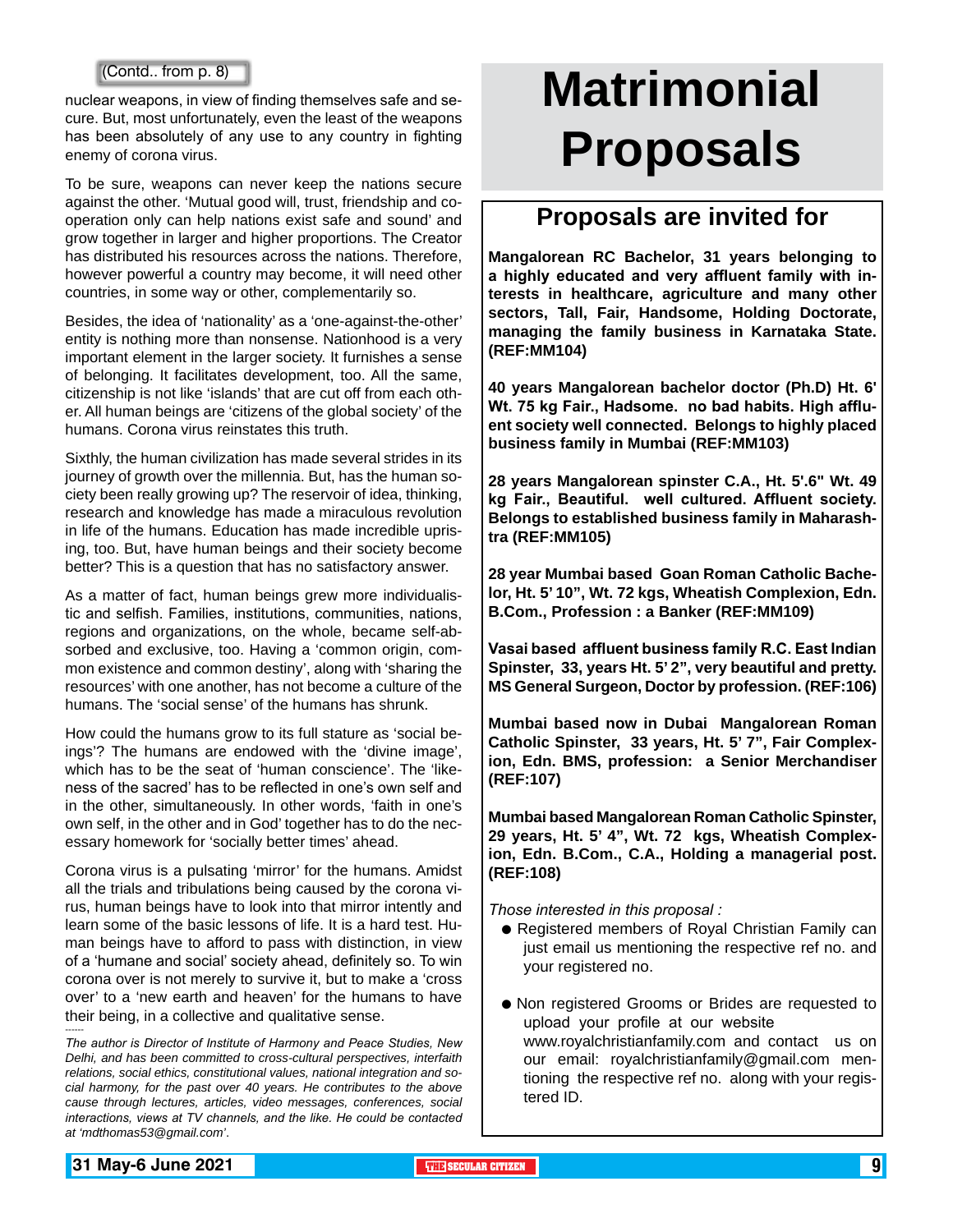# **Unemployment, Society's Greatest Scourge**

#### *"BBC o ho BBC! BBC stands for many, many things! BBC o ho BBC! Bombay Bekaar-khao Company!"*

**That was a ditty some of us picked<br>up when growing up as kids,<br>without of course then knowing<br>what it all meant! In time I was to real**up when growing up as kids, without of course then knowing what it all meant! In time I was to realize the connection between the words of these lines to unemployment (and not to the British broadcasting giant!) which I presume was as acute then as it is today and were put together as a hint for the unemployed though ablebodied local bully who had a wife, kids, and a secure roof over his head, not to speak of the luxuries of life that came his way as dowry! If truth be told, the bumpkin never, ever worked for a living!

#### *Unemployment - biggest evil of every age!*

It is a well researched fact that unemployment is connected with negative health consequences, leading

as it does to stress-related illnesses and a lowered selfesteem as a result of unmet psychological and social needs in such contexts as: time structure, social interaction, personal goals, status, identity andsocietal recognition on the one hand and uncertainty about the future, financial instability, and loss of vocational identity on the

other. This explains why questions of coping become key issues.

Jane Addams of *Hull-House* fame and the first American woman Nobel Laureate *[Peace Prize 1931]* says: "Of all the aspects of social misery nothing is as heartbreaking as unemployment."Incidentally, the ugly head of unemployment has three dimensions that need to be taken serious note of: the *individual* dimension, the *family* dimension, and the *social*  dimension.

*Individual dimension –*

This dimension concerns two types of *individuals,* the first being the one who sincerely wants to work but can't find suitable employment, and the other, the one who lacks the will to work. However, this dimension is often overshadowed by the family dimension as we shall see below.

#### *Family dimension –*

Strangely, the weirdness of the Indian psyche whereby certain men are virtually encouraged, even goaded on,to refrain from making due effort to earn their livelihood is something not many understand. Amazingly, certain communities in India consider a boychild born after the birth of three girlchildren as 'lucky', the truth of whether he is lucky for himself or for the family being there for all to see! As for a girl born after the birth of three male-children? *Unlucky* to say the least! And boy! Such a girl is made to experience that supposed 'un-luck' rather rudely.

Considered a bad omen, she is ill-treated to the core, often denied the benefits enjoyed by the male children, deprived of basic nourishment and education, even as she is considered a workhorse of sorts, a maid to boot.

Now, take the case of Simon who was born after the birth of three daughters. Spoilt

to the hilt by his mother, sisters and aunts, to the point of letting him get away with just about anything – not excluding *murder!* - he took school for granted, passing through each standard merely because of the teachers' familiarity with the family through an aunt who was a teacher. As luck would have it, he managed to pass through his SSC Boards by the skin of his teeth. Piquantly, hardly had he begun to show signs of feeling like the UK's Prince of Wales, there came along three younger sisters who were made to treat him like a king of sorts by the parents. So while Simon got in

and out of jobs, just for the fun of it as he'd himself say, his elder sisters would pamper him silly,unabashedly calling him *baba* even in adulthood, and not letting him exert or strain himself, even as the younger ones literally hung on to every senseless word he blabbered and doing his bidding like there was to be no tomorrow!If at all an elder sister complained over anything concerning him, the parents would tersely tell all the three elder girls: "He is your only brother – don't grumble! If you get married and lose your husband you can easily get a replacement! But if you lose a brother, you can never get another!" As for the younger daughters: "He is your elder brother – you must do whatever he tells you."

In time *baba*-Simon married a working girl brought to him by an elder sister while he himself had no qualms about remaining jobless, and had babies which were also, in time, looked after by an elder sister, while yet another sister would buy him the latest cameras [which he has never used till date!], mobiles, smartphones, tablets and what not, each of which cost a fortune! For his part, he'd whine about others not knowing how to run a business or bring up children, even if such whining meant biting the hand that fed him! Finally, when an elder sister, on retirement started a small enterprise in his name, it was she who would spend her retirement going over to the office regularly to work her butt off in order to keep baba'*s chool a* burning while he stayed home practically throughout the month with an excuse of some health problem or the other. For her part, she'd often pretend her 'boss' was so kind-hearted as to permit her to report to work a little late on certain days! One does hear of dolls' house played by siblings being limited to 'bride-&-groom' and 'mama-dada'; but playing boss-and-employee was





Louis D'Souza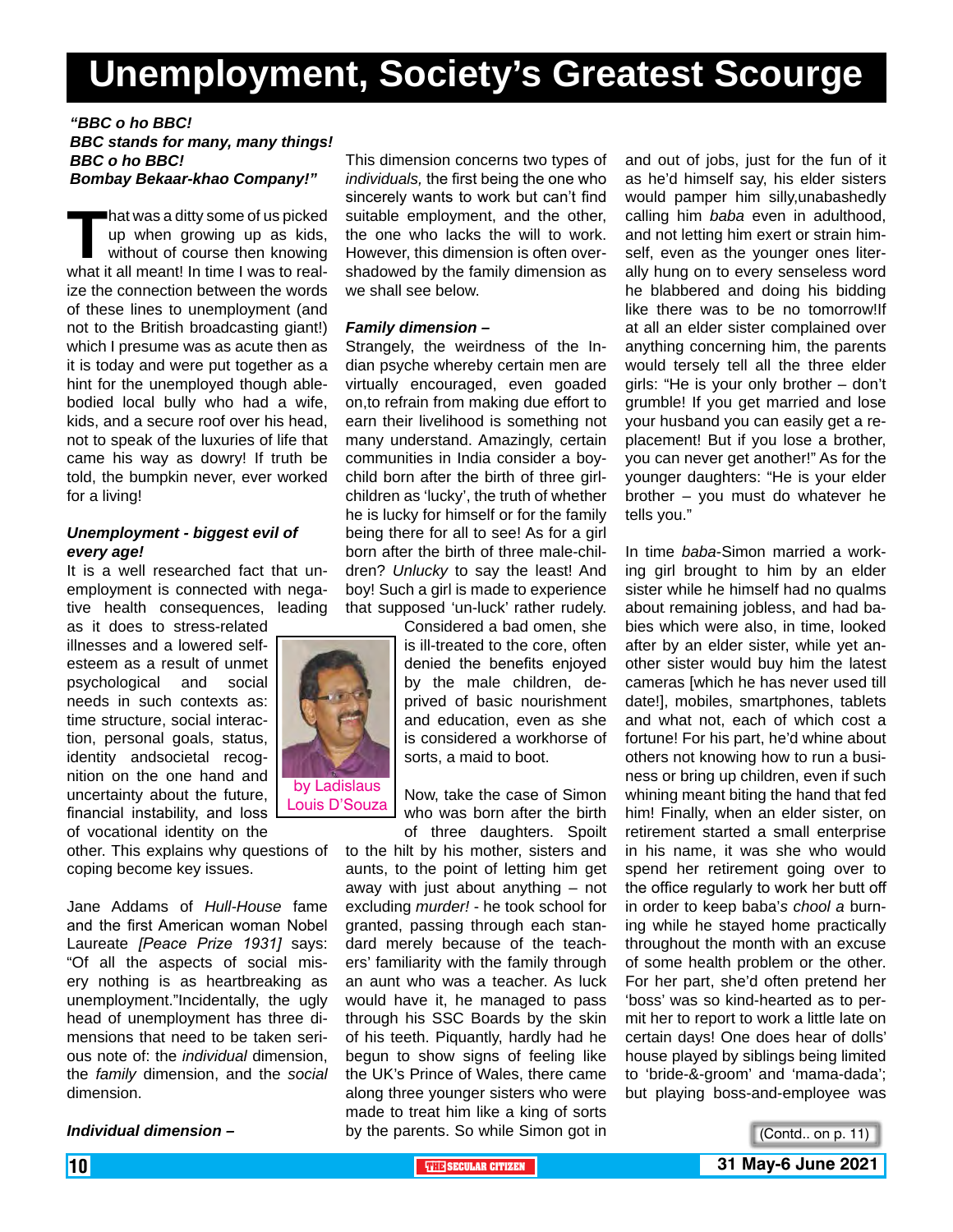#### (Contd.. from p. 10)

something novel! And as though to justify her action, she once cited her parents extracting a promise from her in a dream to look after their *'baba'* – not to mention is wife and family! Parental glorification of unemployment at its best!

Add to this the tradition of family property going only to the only son of the family and you know how deeply ingrained is the BBC culture in *baba's*  psyche. Needless to say, unless the parents of the family grow out of the cocoon of their psyche, *'baba'* will remain a permanent member of BBC, adding in no mean measure to the rate of unemployment prevalent in the country!

Another case that merits analysis is that of Lavira and Regno. Marriage for him came with a 1-bedroom flat as dowry. Within a year of the grand affair that the wedding was, Regno lost interest in working and casually gave up his job while Lavira continued working and even bore Regno two sons. As if in keeping with the sentiments of the Biblical saying, "Like mother, like daughter" (Ezek 16:44), both sons took after their father. While the elder son joined the BBC after having worked for less than a year after graduation, the younger son simply refused to study beyond Standard X, embracing with open arms the prospects of remaining jobless the rest of his life with the BBC! Post retirement, Lavira soon got a job but Regno dear prevented her from taking up the offer on the grounds that if she continued in employment, the sons would refuse to work. To cut a long story short, the family is now a jobless foursome, surviving on Lavira's pension.

**Social dimension -** The famous counsel given by Polonius to his son, Laertes, in Act-I, Scene-III of William Shakespeare's *Hamlet,* before embarking on a visit to Paris,was: "Neither a borrower nor a lender be; for loan oft loses both itself and friend." Apparently, Delize was all out to prove the veracity of the opposite of this

phrase as is evident from the fact that after the birth of three children, hubby Carlos decided to opt for voluntary retirement, confident that the sum that would come in following such a step was steep enough to last a life time of growth for the entire family. But the lavish kind of lifestyle that the family led ensured that the kitty was soon empty, necessitating the distress sale of their 2 bedroom apartment, with her shifting to her mother's with the kids and he into a wood-and-tin room a few miles away. It wasn't long before penury ensuredthat "borrowing" was the name of the new game Delize had taken to playing with gusto! And the reasons for the act cut across all sense of reasoning – from illness, no groceries, short of onions and potatoes, school fees to be paid, bills pending, to booze to be bought for Mister Bekaar-khao's birthday party, with reasons for not returning ranging from 'no money has come in yet, so how am I to return your money?' to 'Arrey - come on yaar! Where am I running away and where is your money running away?' 'But your borrowings have totalled 97,000 rupees already!' 'Only? What is 97,000 rupees, men! You give me another three thousand and round off the figure to one lac. And I'll give you the full amount when my Petula sends me money for looking after her children whom I'm feeding *fukat* here!' No prizes for guessing that Petula herself came in with a begging bowl for family alms.

#### *The remedy…*

Can one imagine the effect of such an attitude on society per se? Time, society in general woke up from its slumber and the Church, for her part, fully seized of the situation, voiced its concern from the Pulpit in an attempt to change mind sets and to thus ensure that no Catholic per se remains unemployed, adding to the misery of family and society alike but, rather, strives for probity in family and public life alike! Time indeed families, unlike their uneducated counterparts of yesteryears, woke up to honest reasoning being the only deciding factor in ridding both family and country life of the scourge of unemployment.



**Please renew your subscription if expired. Mention your subscription no. while sending the renewal amount**

# Subscriptions for **THIE SECULAR CITIZEN**<br>Renewal as well as New, can be

sent through Bank Fund Transfer to any one of the following banks:

Bank: HDFC Bank Branch : CST - Mumbai VT Account Name: The Secular Citizen Current Account No. 03552000006744 ISFC code: HDFC0000355 or

Bank: Citizen Credit Co-op Bank Ltd., Branch : Colaba, Mumbai Account Name: The Secular Citizen CurentAccountNo. 2090031000000489 ISFC code: CCBL0209003

Please inform us through email: secular@sezariworld.com or through phone: 9820485389 after transferring the same.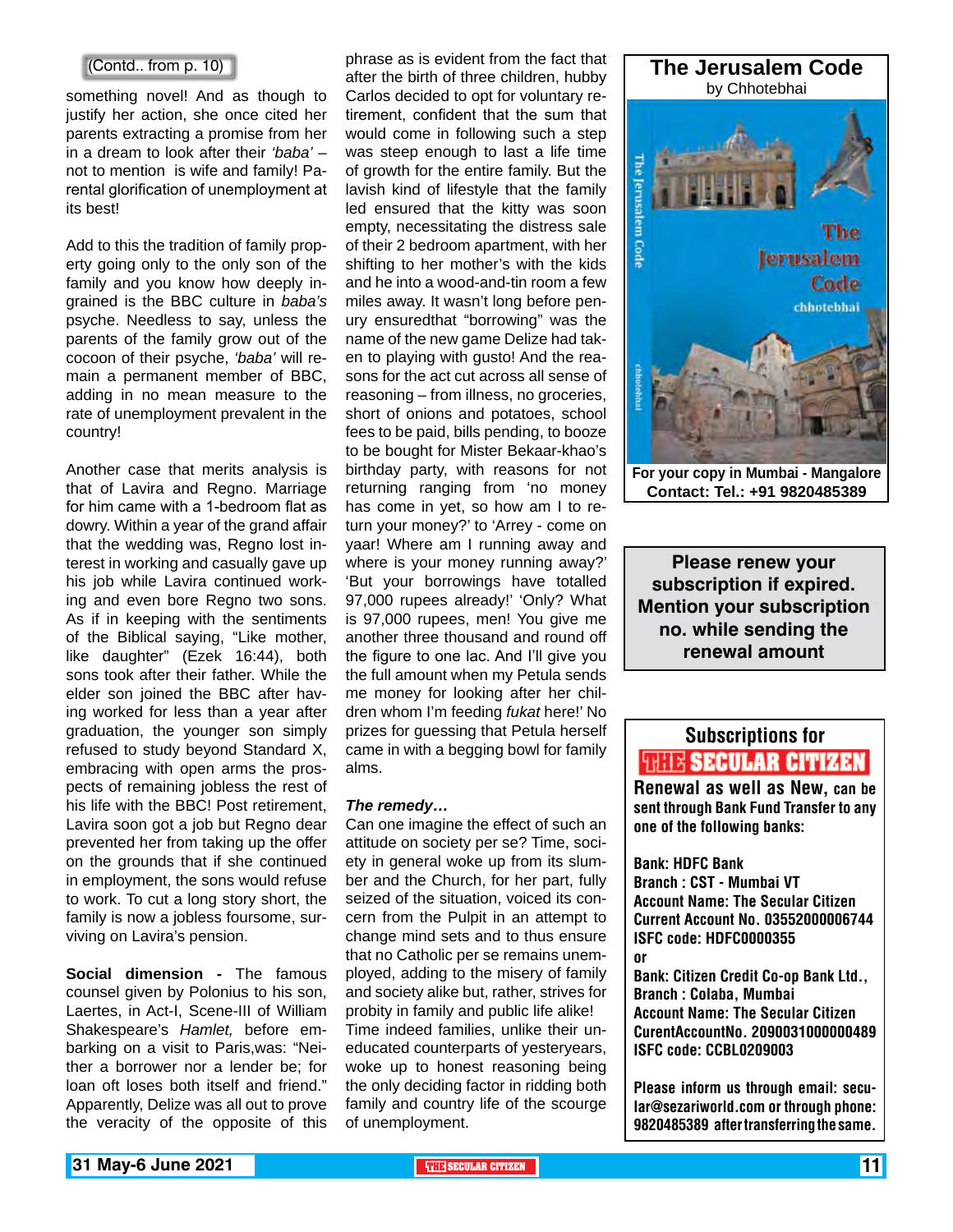#### **The Perfect Son.**

A: I have the perfect son.

- B: Does he smoke?
- A: No, he doesn't.

B: Does he drink whiskey?

- A: No, he doesn't.
- B: Does he ever come home late?
- A: No, he doesn't.

B: I guess you really do have the perfect son. How old is he?

A: He will be six months old next Wednesday.

#### \*\*\*\*\*

Girl: You would be a good dancer except for two things. Boy: What are the two things? Girl: Your feet.

\*\*\*\*\* A family of mice were surprised by a big cat. Father Mouse jumped and and said, "Bow-wow!" The cat ran away. "What was that, Father?" asked Baby Mouse. "Well, son, that's why it's important to learn a second language."

\*\*\*\*\* A man goes to the doctor and says, "Doctor, wherever I touch, it hurts." The doctor asks, "What do you

mean?" The man says, "When I touch my shoulder, it really hurts. If I touch my knee - OUCH! When I touch my forehead, it really, really hurts." The doctor says, "I know what's wrong with you - you've broken your finger!"

\*\*\*\*\*

Patient: Doctor, I have a pain in my eye whenever I drink tea. Doctor: Take the spoon out of the mug before you drink \*\*\*\*\*

 Two boys were arguing when the teacher entered the room.

The teacher says, "Why are you arguing?"

One boy answers, "We found a ten dollor bill and decided to give it to whoever tells the biggest lie."

"You should be ashamed of yourselves," said the teacher, "When I was your age I didn't even know what a lie was."



The boys gave the ten dollars to the teacher.

#### \*\*\*\*\*

A: Just look at that young person with the short hair and blue jeans. Is it a boy or a girl?

B: It's a girl. She's my daughter.

A: Oh, I'm sorry, sir. I didn't know that you were her father.

- B: I'm not. I'm her mother. \*\*\*\*\*
- Mother: "Did you enjoy your first day at school?"

Girl: "First day? Do you mean I have to go back tomorrow? \*\*\*\*\*

Headmaster: I've had complaints about you, Johnny, from all your teachers. What have you been doing?

Johnny: Nothing, sir. Headmaster: Exactly. \*\*\*\*\*

A: Hey, man! Please call me a taxi.

B: Yes, sir. You are a taxi. \*\*\*\*\*

A: Why are you crying?

B: The elephant is dead.

A: Was he your pet?

B: No, but I'm the one who must dig his grave. \*\*\*\*\*

A teenage girl had been talking on the phone for about half an hour, and then she hung up.

"Wow!," said her father, "That was short. You usually talk for two hours. What happened?"

"Wrong number," replied the girl. \*\*\*\*\*

PUPIL: "Would you punish me for something I didn`t do?" TEACHER:" Of course not." PUPIL: "Good, because I haven`t done my homework." \*\*\*\*\*

A teacher asked a student to write 55. Student asked: How?

Teacher: Write 5 and beside it another 5!

The student wrote 5 and stopped. teacher: What are you waiting for? student: I don't know which side to write the other 5! \*\*\*\*\*

- Little Johnny: Teacher, can I go to the bathroom?
- Teacher: Little Johnny, MAY I go to the bathroom?

Little Johnny: But I asked first! \*\*\*\*\*

Son: Dad, what is an idiot?

Dad: An idiot is a person who tries to explain his ideas in such a strange and long way that another person who is listening to him can't understand him. Do you understand me? Son: No.

\*\*\*\*\*

Man: I could go to the end of the world for you.

Woman: Yes, but would you stay there?

Man: I offer you myself. Woman: I am sorry I never accept cheap gifts.

Man: I want to share everything with you.

Woman: Let's start from your bank account.

\*\*\*\*\*

- The real estate agent says, "I have a good, cheap apartment for you."
- The man replys, "By the week or by the month?"
- The agent answers, "By the garbage dump.."

\*\*\*\*\*

- Customer: Excuse me, but I saw your thumb in my soup when you were carrying it.
- Waitress: Oh, that's okay. The soup isn't hot.

\*\*\*\*\*

Customer in a restaurant: I would like to have a plate of rice and a piece of fried chicken and a cup of coffee Waitress : Is it enough Sir? Customer : What? Do you think I can't buy more?

\*\*\*\*\*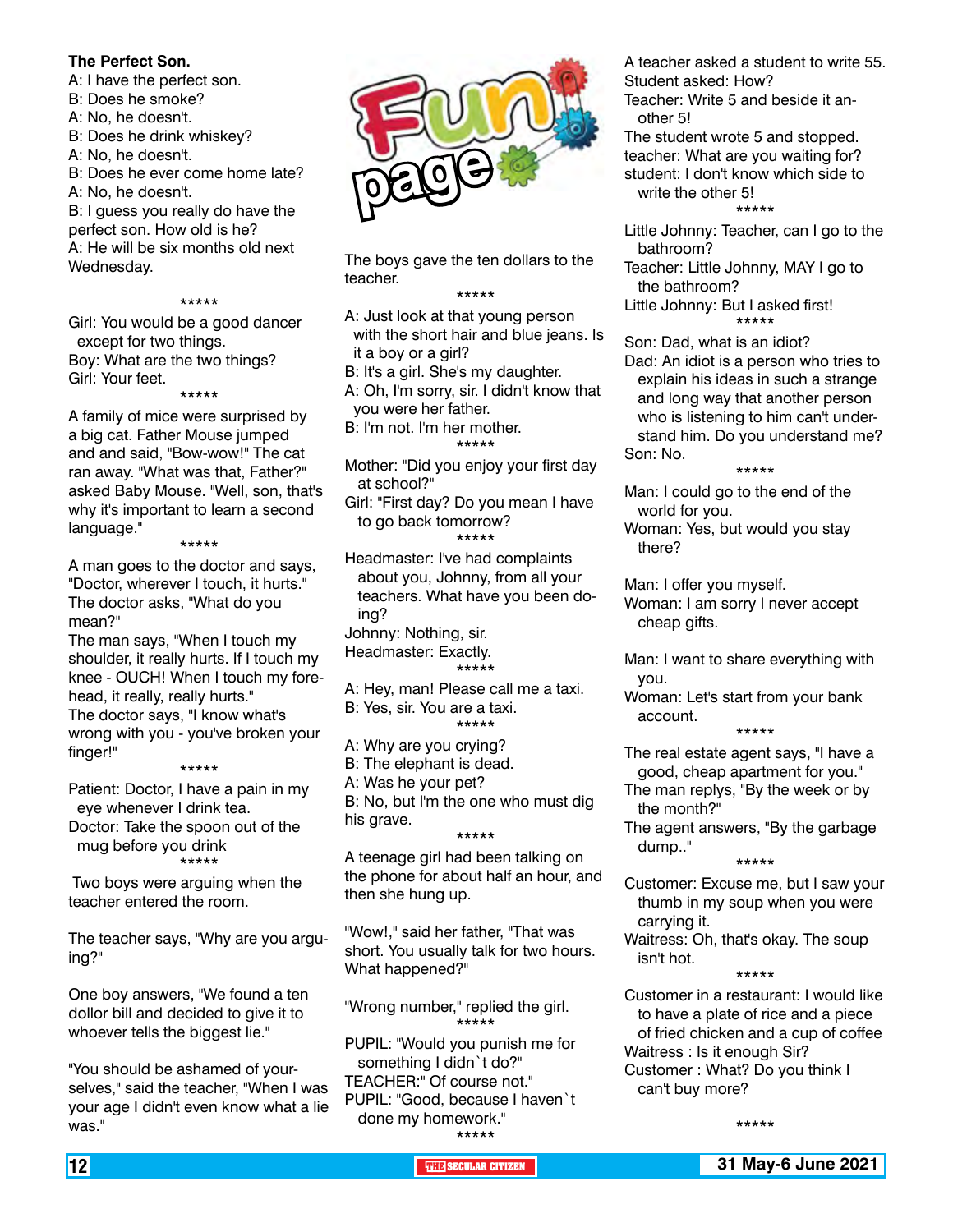### **Catholic Church and COVID!**

Vatican News announced on 18 May 2021, that Pope Francis had made an initial donation of 20,000 euros towards the Shanti AshramWomen's Health and Social Centre in Coimbatore, TN. India.

 Earlier on 06 May he sent a message to Cardinal Oswald Gracias expressing his solidarity and closeness to the people of India ravaged by the second wave of COVID-19! – "I think also of the many Doctors, Nurses, Hospital workers, ambulance drivers, and others for their works of charity!"(It wassadly announced on 17 May that 160 Catholic priestsincluding 3 Bishops had succumbed to COVID-19in the past 5 weeks globally - an average of 4 per day, with 24 Jesuits topping the list!)!

According to Cardinal Gracias, the Catholic Church has made available some 60,000 of its Healthcare facilities. More than 50,000 Nuns, a thousand of them qualified-Doctors work at these Centers! The work is supervised through Caritas India, and the Catholic Health Association ofIndia – a network of over 3,000 Centers focusing largely in Rural areas battling TB, Leprosy, AIDS, and people with Disabilities!

Earlier, Pope Francis launched a, "World Rosary Marathon" on 01 May 2021, along with Global Marian Shrines – 14 May, Our Lady of GoodHealth, India, with the theme, "Prayer for Scientists and MedicalResearch Institutes"!

Meanwhile, the Catholic Bishops' Conference of India, the National Council of Churches of India, and the Evangelical Fellowship of India, have observed the First Friday of the Month, as a Day of prayer, fasting and healing, for an end to the COVID -19 pandemic. --------- #

*—Dr. Trevor Colaso, Vienna, VA. USA.*

### **NOVENA PRAYER TO ST JUDE**

**O Holy St Jude, apostle and martyr, great in virtue and rich in miracles, near kinsman of Jesus Christ, faithful intercessor of all who invoke your special patronage in time of need, to you I have recourse from the depth of my heart and humbly beg to whom God has given such great power, come to my assistance. Help me in my pres-**



**ent urgent petition, in return I promise to make your name known and cause you to be invoked.**

*Three Our Father, three Hail Mary and three Glory be. St Jude pray for us and all who invoke your aid. Amen.* 

#### *(Publication must be promised.)*

*(This Novena has never been known to fail. This Novena must be said for 9 consecutive days.) — Gracy M., Mulund*



- 1. Wash and dry 1 cup curry leaves.
- 2. Heat oil in a frying pan.
- 3. Then add 1 teaspoon mustard seeds and 1 teaspoon urad dal to it.
- 4. Allow the mustard seeds to crackle and the urad dal to get a reddish brown.
- 5. Now add one teaspoon cumin seeds. Then add 1-inch piece chopped ginger, 2 green chillies and a pinch of asafoetida (hing).
- 6. Now add the curry leaves stirring all the time, till they become slightly crisp (Don't brown them as this would make the chutney bitter).
- 7. When it cools down, in a grinder add the curry leaves mixture with some salt and water.
- 8. Also add ½ cup grated coconut and 1 tablespoon roasted chana dal to it.
- 9. Grind to a smooth paste.
- 10. Pour it in a serving bowl and serve it with upma, pakora, idli, dosa, medu vada or any other snack.



# **Thanksgiving**

Thanks to Divine Mercy, Sacred Heart of Jesus, O.L. Of Perpetual Succor and Infant Jesus for the kind favours granted

> *—Mrs Inacine M. Fernandes,*  **New Delh**



**131 May-6 June 2021 The Contract of the SECULAR CITIZEN THE SECULAR CITIZEN 13**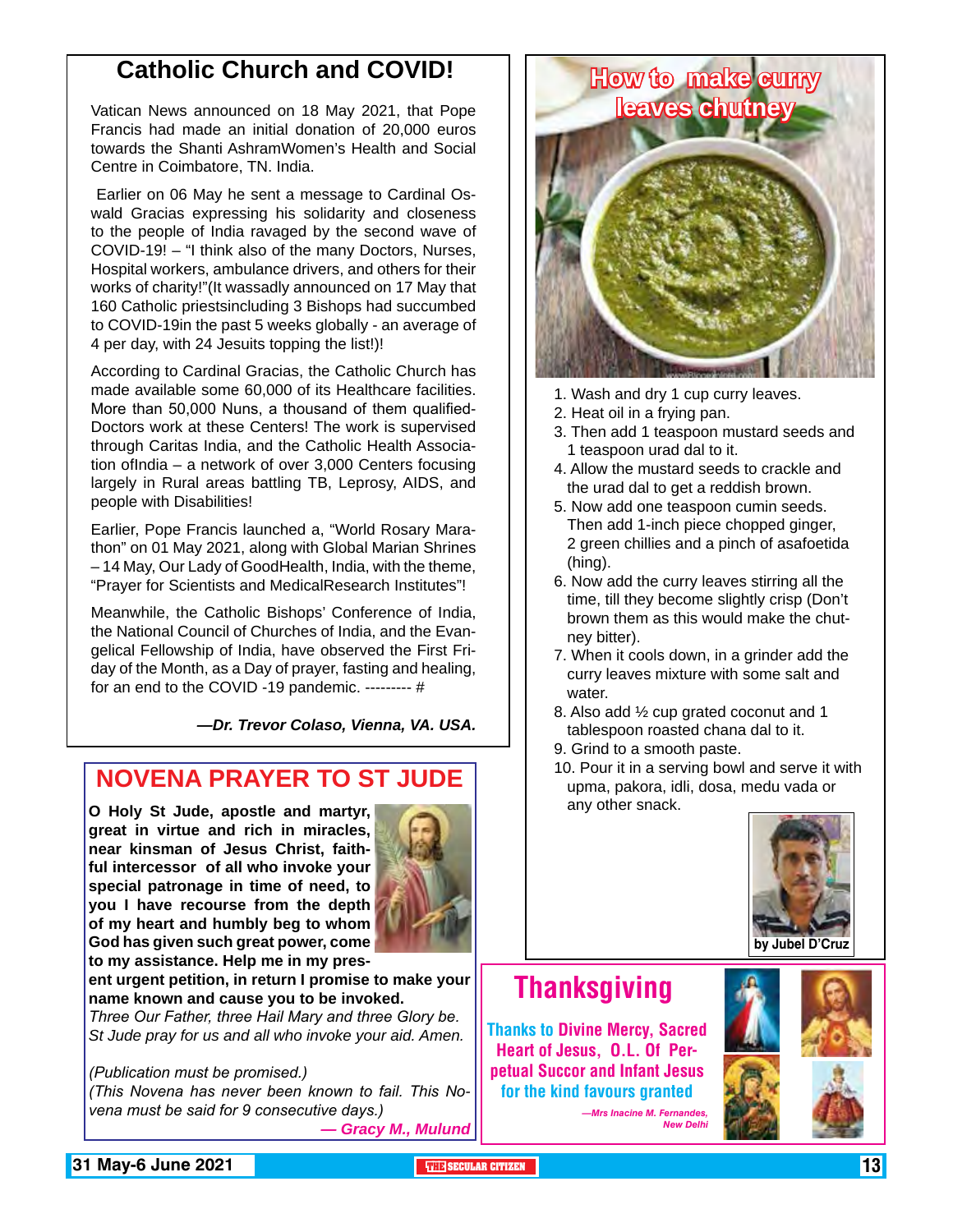# **An Individual or A 'Migrant'?**

**f**<br> **f** from a man but ... the last<br>
to choose one's attitude in any given from a man but ... the last of the human freedoms set of circumstances, to choose one's own way." Dr. Viktor Frankl, Man's Search for Meaning.

The eminent psychologist Dr. Viktor Frankl may have been one of many Jewish prisoners in a Nazi concentration camp. The inmates were stripped of their clothes, of their dignity. They were tortured and compelled to do hard labour but they could not be stripped of their individuality. The Nazis tried to de-humanise their hapless captives but could not break their spirit.

The term 'migrants', to me, is derogatory. It conjures up an image of bottles being manufactured on an assembly

line. Every bottle must conform to a laid down standard or out it goes into the trash heap. Are human beings assembly line products? Are we clones of each other? Do all the people in the same economic or social strata live in an identical fashion?

The answer is an emphatic NO. God has created each of us in a different mould. It is mind boggling to realize that no two individuals in a world with billions of inhabitants have exactly the same faces, not even identical twins. To illustrate our individuality further, the left side of any face varies in minor ways from the right side. We differ in shape, colour and height. There are optimists, pessimists and those somewhere in the middle. Some are strong while others are weak. A loving God values each of us regardless as persons with a free will and a choice on how to react to similar outward circumstances. We throw some of our

fellow temporary passengers on earth into the dustbin of Rejection.



The term 'migrants' has a one-up, onedown; "I am superior, you are inferior" connotation. We should guard against thinking of those who are less privileged than us, because they are less

> educated or poorer, as belonging to 'the migrants', to an assembly line of human beings. Many of us have made our home in Mumbai though our ancestors hailed from another part of the country. So technically we too are 'migrants'!

A couple would come to

my doorstep selling fruits. They were very proud to inform me that though they were illiterate, by dint of hard work, they educated their three sons who are now teachers in the village. In contrast, my part time help Jyoti had a husband who wasted her hard earned earnings on liquor and would regularly beat up his family. Those unfortunates trudging hundreds of miles to their village were contributing members of society – plumbers, electricians, construction workers and not faceless human beings. It was a tragedy of gigantic proportions as wave after wave of human beings braved the hot sun because they had lost their jobs during the pandemic.

Jesus' love is all encompassing including the rich and the poor, from different countries. He made no distinctions. Why then are we wary of those different from us? This is evident from our remarks such as, "Mark hails from X state. The saying goes

> that you should trust a snake but not someone who comes from X." Needless X does not come from the State our ancestors come from. This displays a small minded, bigoted attitude.

> Mother Teresa and Baba Amte took pity on lepers, the sick, the destitute and the dying – those lovingly crafted by God but rejected by their own. These people were in need of help, medicine, kind words and above all, love to restore their dignity.

History has shown groups of self serving men and women treating people differently. They may appear to succeed in the short run but eventually lose out. Stalin's totalitarian regime in Russia in the 1940's arrested many men and forced them to do hard labour in the forbidding Siberian terrain. One such person was Alexander Solzhenitsyn, winner of the Nobel Prize for Literature in 1973. His book 'One Day in the Life of Ivan Denisovic' illustrates that while all the prisoners seem identical during their daily trudge over snow covered terrain, they were individuals with a common purpose, viz. their own survival and that of the group. There was the expert mason, Ivan Denisovic also called Sukhov, the respected team leader Tiurin, hardworking Buinovsky and lazy Fetiukov.

Homebound as we are, do we prefer to sit pretty watching the aptly named idiot box when suffering surrounds us? Do we spare a few kind words for others, contribute towards a worthy cause, volunteer in whatever way possible? Are we like the three monkeys who see, speak and hear no suffering and discrimination or do we have the will to do our bit by using our God given talents and resources?





*by Monica Fernandes*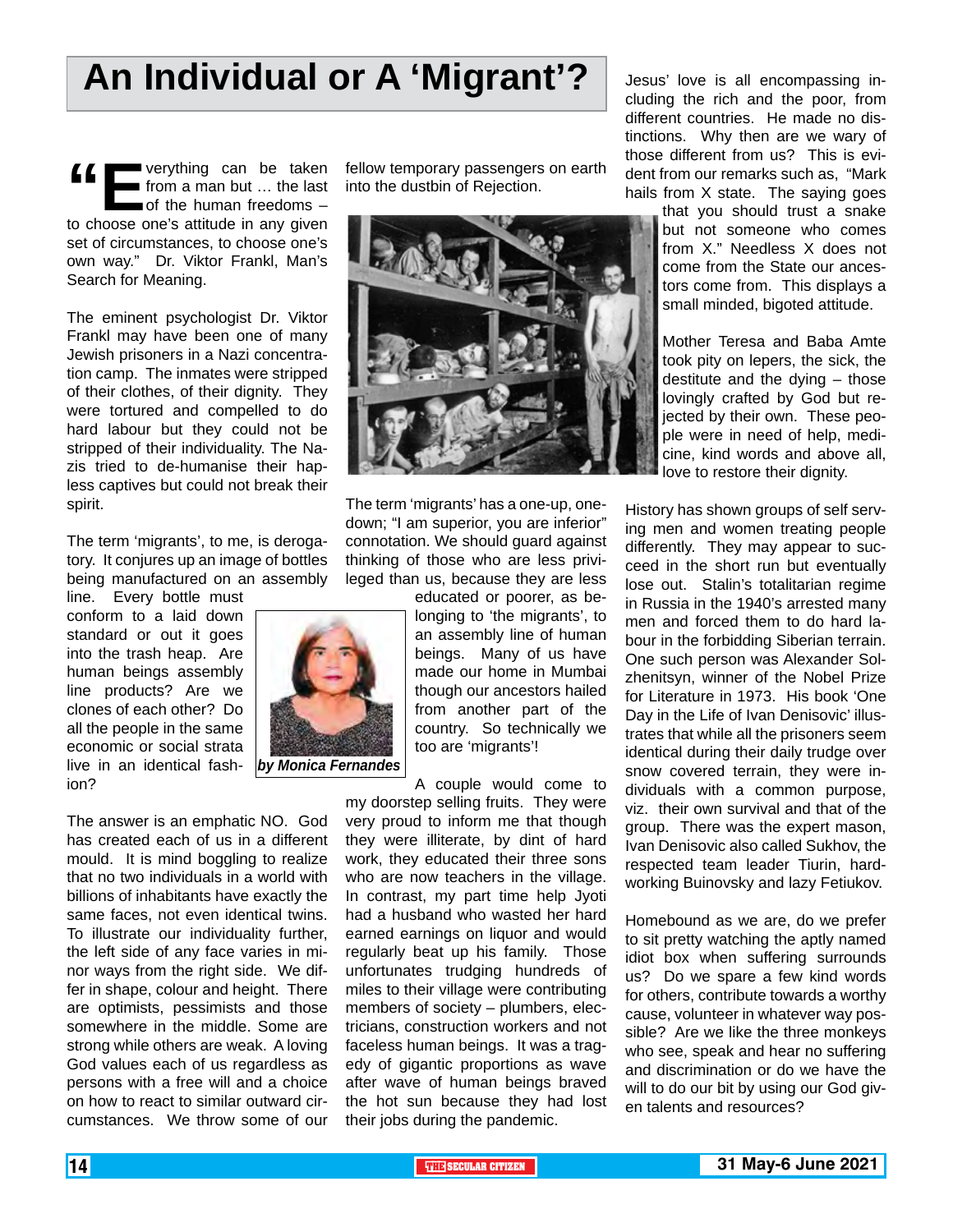# **The Holy Bible In True Perspective**

"For we are not contending against flesh and blood, but against the principalities, against the powers against the world rulers of this present dark-

#### **The Word of God in the Words of Men**

The Roman Catholic priest I knew would read the Bible, not only in the solitude of his room, or in the quite of the chapel, but anywhere and everywhere he found the time to. It was part of his routine life. His devotion to the Bible became a part of my family's collective legacy.

His faithfulness dignified us. The Bible is the beacon of spiritual light. It the only open book in the world for all people to read and discover, to delve into documented evidence in its writings – and to feel free to talk about minor or major topics. The bible wraps in its quilt of many colors, visions, hopes, peace and comfort.

Mobilizing the faithful behind the Bible has never been an issue. It is a popular devotion with Christians to read the Holy Book and meditate on its many lessons for life, prayer and courage. To spread the Word of God is a sol-

emn commission and a right. In many corners of the world the Bible is banned, her followers persecuted and denounced – yet, nothing anyone does can challenge the sheer grit of Christians to up-

to preach the Gospels and 'Gift' the Good News. BY MELVYN BR

The right to the pursuit of trust and freedom of faith in the Bible is God's unique gift to humanity. The Bible has all the answers if we look for them. One of the highlights in Roman Catholic devotion to Bible values is to discover the nature of being human.

In Genesis 1:26 the Good Book tells us about the nature of human beings; "Then God said, Let us make man in our image, after our likeness, and let them have dominion over the fish of the sea, and over the birds of the air, and over the cattle, and over all the



earth, and over every creeping thing that creeps upon earth." (Genesis 1:27) So God created man in his own image, in the image of God he created him; male and female he created them.

> As personal beings we can have fellowship with God. We have His permission to procreate and populate the earth, and to have care for nature. Read Genesis 1:28; 2:15. We

sheet given emissions to up **BY MELVYN BROWN** have been told that human-<br>hold the values and mission **BY MELVYN BROWN** kind, cannot understand the kind cannot understand the enigma of our existence. Although we

are mortal, yet we want to live.

In the Epistle of St. Paul to the Hebrews we find and an answer to the enigma. "Since therefore the children share in flesh and blood, he himself likewise partook of the same nature, that through death he might destroy him who had the power of death, that is, the devil." (Heb. 2:14,15) "And deliver all those who through fear and death were subject to lifelong bondage."

In the Bible we were taught that Satan is the symbol of evil. We must depend on God's power to defeat the evil one, ness against the spiritual hosts of wickedness in the heavenly places." (Ephesians 6:12).

The word Satan in the dictionary means, the Devil, and in Hebrews 'adversary'. The Holy Bible informs us that when God created the world, it was good. (Genesis 1:25) Roman Catholics and Christians still believe that the world is very good.

The Bible is the Word of God and plays a dynamic role in Catholic devotions; to read a chapter or passage daily; to meditate on the life and passion of Our Lord; to gain an insight on hope; to win over odds; to strengthen the faith and to nourish the soul with confidence in the words of Holy Scripture.

What does the Bible think of itself? Read Timothy 3:15,16. Also, refer to Psalm 19:7. We use the Bible for baptism, for marriage, sermons, blessings and anniversaries, for times of sorrow, happiness, praise, gratitude, courage, peace and death.

The Holy Bible is the Book Divine, the Armor of God, the companion and comfort for all humankind.

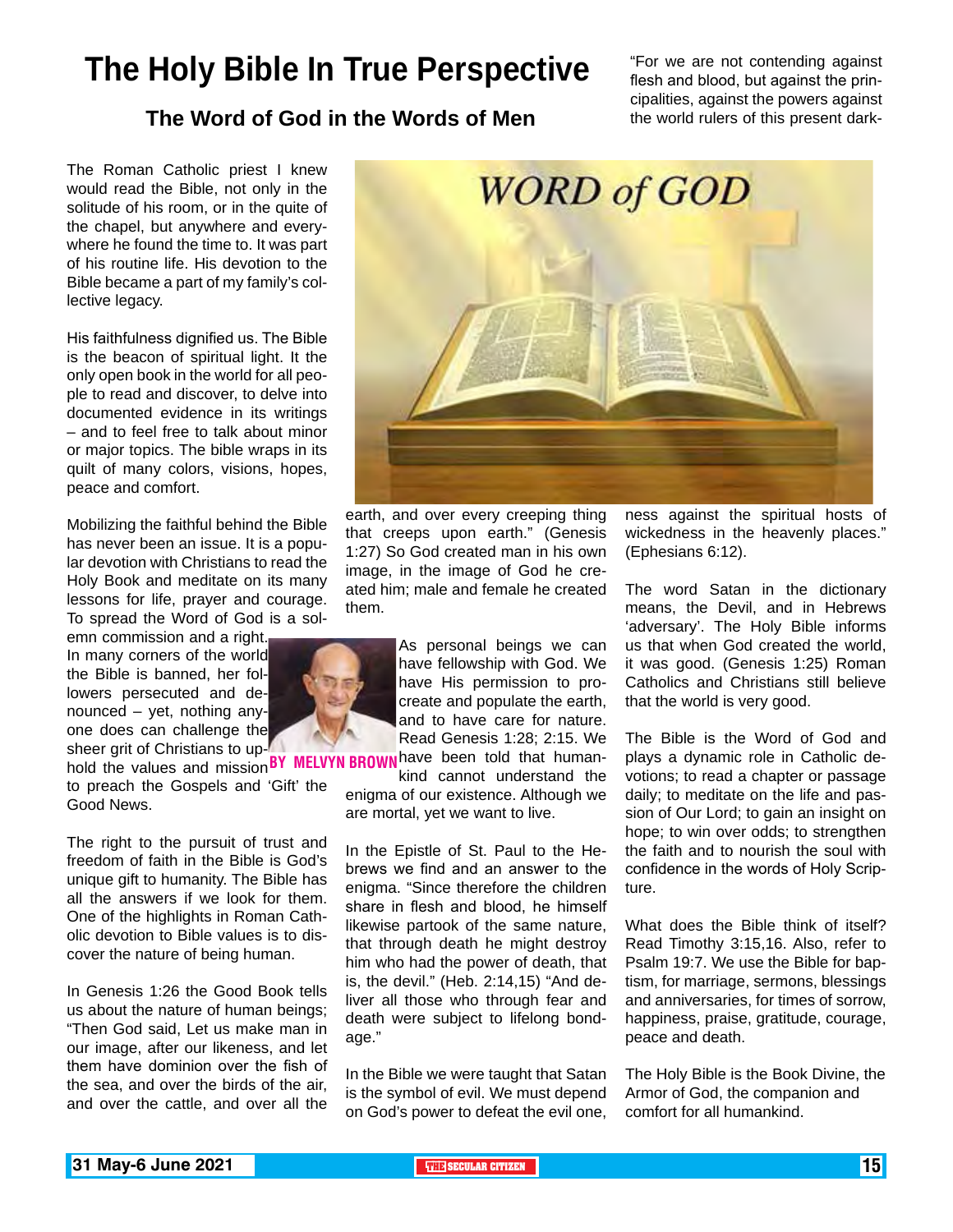

It was quintessential Stan! In a manner which has come to characterize<br>
him Jesuit Fr Stan Swamy told the<br>
Bombay High Court during a hearing t was quintessential Stan! In a manner which has come to characterize him Jesuit Fr Stan Swamy told the on 21 May 2021,*"I want to go to Ranchi to be with my friends….Whatever happens to me I would like to be with my own"*

Fr Stan who turned eight-four a few

weeks ago on 26 April, has been lodged in the Taloja jail since his arrest on 8 October 2020. He was the last one of sixteen to be arrested, in the Elgar Parishad/Bhima-Koregaon conspiracy case. That he had nothing to do with either is clear as daylight! His **BY FR. CEDRIC PRAKA**<br>ther is clear as daylight! His

only 'crime' over the years, much to the chagrin of powerful, vested interests, was his total identification with the Adivasis and of his accompanying them, in their quest for a life based on justice, dignity and equity. So naturally, when Fr Stan says, *"Whatever happens to me I would like to be with my own"*- he is making a very powerful statement of his life and mission.

Fr. Stan had approached the High Court some time ago challenging a Special Court's decision of March this year. In the order, the Special Court had rejected his bail sought on medical grounds as well as on merits. On 21 May, Fr Stan was produced before a Division Bench of Justices S J Kathawalla and S P Tavade of the Bombay High Court, via video-conferencing from the Taloja prison, where he is lodged as an undertrial. Some

days ago in a telephonic conversation with a fellow-Jesuit he spoke about his deteriorating health condition. Ever since, plenty of efforts were being made from several quarters, to ensure that he receives the proper and adequate medical treatment and if needed, also hospitalisation.

Fr Stan reiterated this position telling the court that he had suffered much

during his stay in prison, *"I was brought here eight months ago. When I came to Taloja, my full system, my body was still very functional. But during these eight months, I have gone through a steady regression of all bodily functions. Eight* 

*months ago I could have a bath by myself and also do*  sj

*some writing by myself. But these are disappearing one after another. Taloja jail brought me to a situation where I can neither write nor go for a walk by myself or even eat. I am not able to meet this demand. Eating has become a real difficulty; someone has to feed me with a spoon."* He also spoke about the dire conditions in Taloja jail that prompted prisoners to help each other in the face of acute economic deprivation.

The Court then asked Fr Stan if he wished to be admitted to the Government-run J J Hospital for a *"general treatment in order to improve his overall health." His response was a categorial 'no' saying, "I have been there twice. I am not for being hospitalised in JJ Hospital. What medicines will that hospital give me? It will not* 

*improve, it will keep going. I would rather die here very shortly if things go on as it is." Fr. Stan went on to add,,"I was taken to JJ hospital and there were a lot of people but I had no opportunity to explain what I should be given. There are some medicines which the jail authorities game me, but my deterioration is more powerful than the tablets they are giving me,"* 

Earlier the High Court was provided with a Medical Report of Fr Stan Swamy prepared by the JJ hospital. This report was submitted pursuant to the Court's order of 19 May, wherein the Dean of JJ Hospital had been asked to constitute a committee and to examine Fr Stan's health condition on 20 May . However, Fr Stan's advocate, Senior Counsel Mihir Desai was not given a copy of the Report; therefore it had to be read out in the Court. The report mentioned that the petitioner's poor health largely had to do with age. The committee did not find any neurological defect or psychopathology. Some of the ailments mentioned in the report include the imbalance of limbs, lumbo sacral degeneration and some degree of hearing loss. It recommended urgent surgical assistance for the hearing loss and physical assistance owing to his general weakness. It also said that he required physical assistance in the form of a walking stick or a wheelchair. However, his overall condition, his pulse rate etc., were stable and Swamy was "responsive" and "cooperative". Fr. Stan's personal sharing to the High Court of his deteriorating health condition in fact thrashes this report.

The Court also informed Fr Stan that it was willing to issue orders to transfer him to JJ Hospital or any other hospital of his choice for the general treatment of his health, which was largely deteriorating due to his advanced age; the response of Fr Stan was very clear, *"The only thing I request is to consider for interim bail. I have been in deteriorating condition. I would rather be in Ranchi. I do not think any of that (hospitalisation) is going to help."* He also told the Court that his co-accused were worried about his health, and

(Contd.. on p. 17)

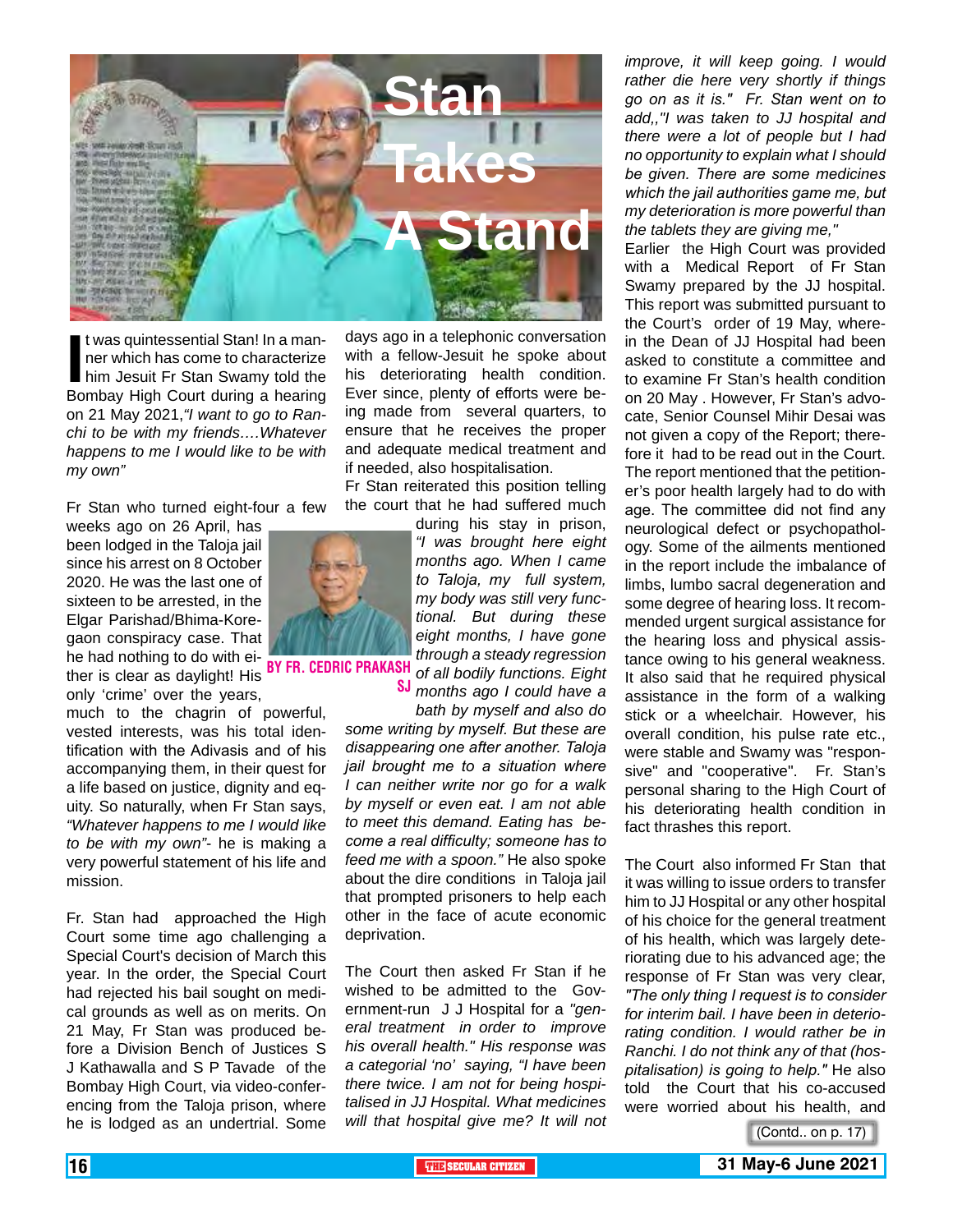#### (Contd.. from p. 16)

he believed that his condition would gradually worsen if he was kept back at Taloja Jail or any other hospital.

Advocate Desai was also given an opportunity to speak with Fr Stan during the video-conference. He then urged the court to adjourn the hearing for a week to permit him to speak again with Swamy and to convince him to get admitted to a hospital. *"Since he is a priest, he feels 'forgive them, for they do not know what that do'... This is the approach he has taken,"* The High Court granted him the liberty to approach it again if Fr Stan changed his mind about hospital admission. The bench said, *"Someone must have told him, or he himself is an intelligent man. He knows his problems are only age related. That's why he is pressing only for interim bail says won't take hospital admission."*

The High Court in the meanwhile has directed the authorities of the Taloja prison to strictly comply with all the recommendations made by J J Hospital in providing the necessary health facilities and treatment to Fr. Swamy while in prison. The Court finally posted the matter for hearing on June 7, 2021.

The drama that unfolded in the virtual court hearing was vintage Fr Stan: someone who is very clear about his choices: that he is innocent, that he should be given the bail to go back to Ranchi and to be with his people; if not, he would rather continue to be in Taloja jail identifying himself with his fellow-prisoners and even die there! Stan takes a Stand! However, whilst respecting his opinion ,there are many others, who are genuinely concerned about his deteriorating health and would like him to be hospitalized as soon as possible. In this Ignatian Year: for Jesuit Fr Stan and for several others, his reality today is indeed a cannonball moment!

\*(Fr Cedric Prakash (GUJ) is a human rights, reconciliation and peace activist/writer. Contact: cedricprakash@gmail.com)

## **'Ascension of Christ' Focus of Christianity**

The new testament of the Bible<br>elaborates, Jesus Christ lived<br>his "second life" for 40 days -<br>between resurrection and ascension. elaborates, Jesus Christ lived his "second life" for 40 days between resurrection and ascension. On the 40th day, in the presence of his disciples, he simply rose towards the sky until his body disappeared into the heavens. Then two white-robed strangers – assumed by tradition to be angels – suddenly appeared and assured the disciples that Jesus the Christ, would one day return in exactly

the same way by which he had departed. The Catholic Church year after year, celebrates the feast of the 'Ascension' 40 days after Easter Sunday. The Catholic Church also celebrates an analogous feast with reference to Mary, the mother of Jesus. This feast is referred to as the 'Assumption' to signify the fact that whereas Jesus ascended into heaven

by his own power, Mary was raised to heaven – or "assumed into heaven" – by the power of God.

 The Ascension of Jesus and the Assumption of Mary are both dogmas of the Catholic Church – as well as of several other Christian denominations. Imagine – Christians give a great deal of attention to the festival of the birth of Christ as Chrstmas. But the birth of Christ was nothing unusual. There were billions of babies born before Christ and billions who have been born since. By contrast, the Ascension of Christ as the Resurrection, are indeed unusual. Certainly it's not not common for people to rise from the dead and ascend into heaven either before Christ or after. And yet, while it is just about impossible for a Christian to live through the 25th of December without being aware that it is Christmas Day; it is certainly possible for a Christian to live through the 40th day after Easter without even being aware



that it is the Feast of the Ascension. In fact, out of the over one billion Roman Catholics in the world today, how many are aware that the Feast of the Ascension was celebrated by the church, this week. In all probability the day would have been just another day in their lives. Devout Catholics today may still believe in these doctrines, but the majority probably do not give these issues real attention. Which is faulty, because if these doctrines are

> indeed true, then they are of paramount importance to Christians of all categories.

> Catholics have been brought up from an early age in the teachings of the Catholic faith. We may not be experts on Scripture, but we are rational human beings and Scriptural expertise is not so essential as until the 1960s, ordinary catholics could not really study or read the bible.

The Apostles' Creed is traditionally ascribed to the twelve apostles of Jesus Christ. According to one legendary tradition, it was jointly written by the twelve apostles, prior to their departure from Jerusalem, each apostle contributing an individual article, making twelve articles in all. The tradition does not accord individual authorship of each article to a specific apostle.

In many instances it is clear that the Catholic Church marks various feats practically on a daily basis and these are celebrated by one group devoted to that particular personality or episode. The classification of the feasts by the church is hardly known by ordinary followers. The vital feasts such as Resurrection, Ascension and a few others really deserve awareness and importance as perceived by the faith. This needs to be suitably addressed and reationalised.

*- Compiled : Ivan Saldanha Shet.*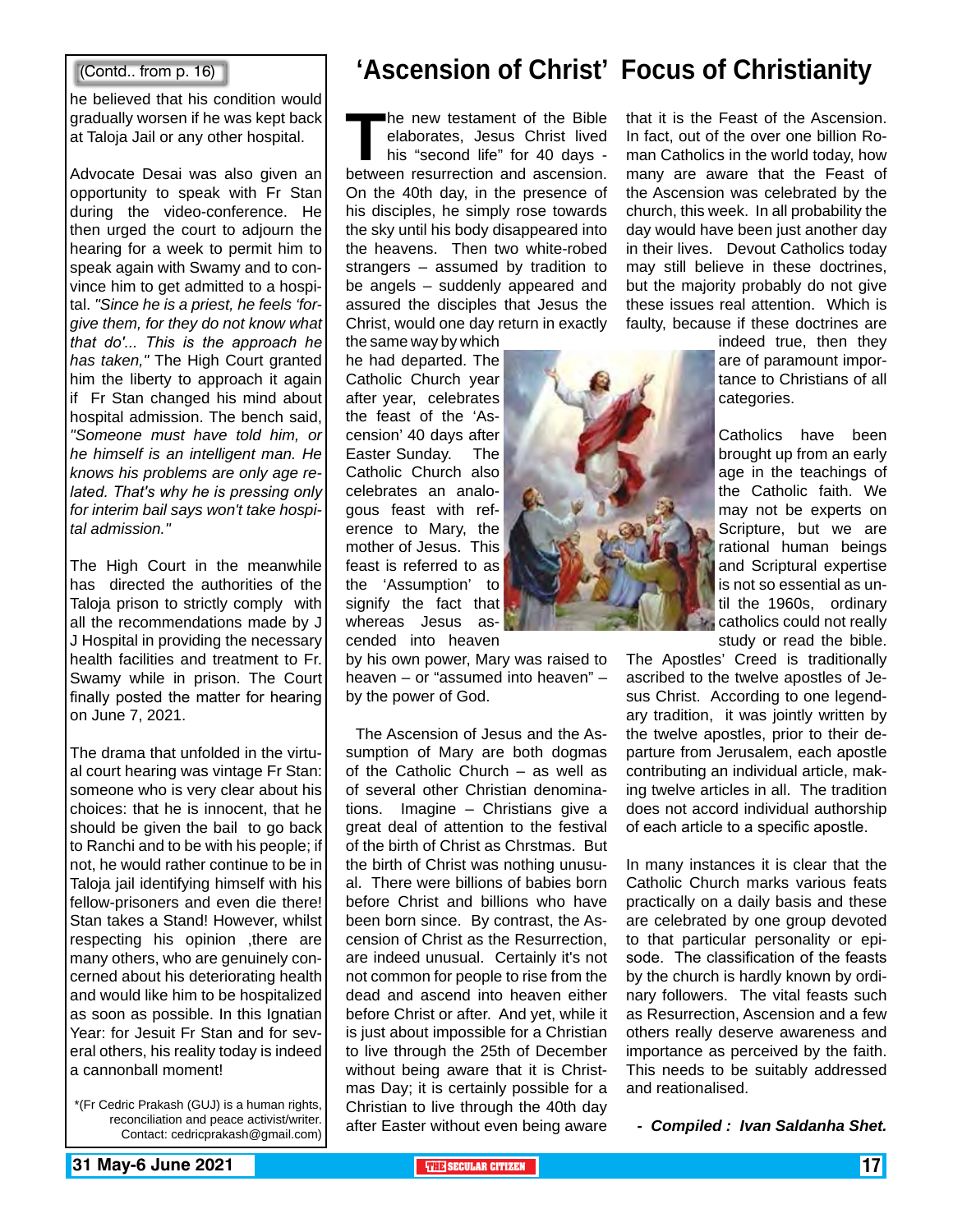*What is the role of the Catholic priests in lockdown days? Many have done a lot of social service to the unfortunate migrants and other poor groups. According to one report we have lost 170 priests in the country. But as spiritual gurus, where are they?*

# **The General Absolution Granted By Pope?**

uring the second lahar of Coro-<br>na, a trustee of a private hospi-<br>tal asked me in writing: "Father,<br>there are many Catholics dying due to na, a trustee of a private hospital asked me in writing: *"Father, there are many Catholics dying due to Corona these days in our hospital. I do not see any priests coming to pray or give the Sacrament of the sick. Why is it so? Will you come?* माझी आपणा– ला विनंती आहे जे भाविक मरणाच्या वाटेवर आहेत त्यांना (सातेसाव) संस्कार आपण किंवा आपले सहकारी धर्मगुरू यांनी द्यावा, ही विनंती. धर्मगुरूंना चर्चमधून आणणे व परत पोचवणे व त्यांना पी.पी.ई किंट पुरवणे, ही जबाबदारी मी घेतो. सहकार्याची अपेक्षा. *I am ready to arrange a vehicle, PPE kit and all the safety measures we provide for doctors."*

Well, I was inclined to oblige but I was told by authorities that there is no need of priests to endanger themselves by

going in the Covid wards and in turn spread the virus in their own communities. The Pope has exempted the faithful from receiving the sacraments during these days of Corona! *Addressing the situation of those who are dying from the virus Fr. Michael G. in isolation, without aid of the sacraments, the decree says,* 

*the Church is praying for such people, and "entrusting each and every one to divine Mercy by virtue of the communion of saints, grants those faithful a Plenary Indulgence at the point of death."*

Unconvinced I began to discuss the question with my colleagues. I was told, *"Faithful and loyal to the Magisterium of the Church, I would say you just have to stay put where you are appointed and help in whatever manner those who are around me... We do not have to run all over the world to save people. God is looking after that. We are to cooperate with God in the work* 

*of salvation. Let us obey the Holy Father who has given "general absolution" to all faithful from all obligations of the Sacraments, knowing fully well where lies our salvation, even in the circumstances in which we find ourselves. Let us not insult our Holy Father who has, after serious reflection, given the general absolution from not being able to receive sacraments during these months of pandemic."*

How does this loyalty to the Church sound?

#### **The General Absolution?**

What is the role of Catholic priests in lockdown days? Many have done a lot of social service to the unfortu-

nate migrants and other poor groups. Many have created places ready to accommodate covid-19 infected people. According to one report we have lost 170 priests in the country. But how many of them were infected by direct service to Corona patients?

In fact many may have died of other ailments aggravated by Corona, or may just by fear! As spiritual gurus, where are they seen?

The abovementioned decree raises many questions in minds of social workers like the hospital trusteemahaashay. First of all why has the Pope to give absolution? Is it a sin not receive Sacraments in the present crucial conditions when priests themselves are not available to administer them! By using the word, 'absolution' does he not inculcate a guilt feeling in the hearts of the faithful? In fact there is no question of absolution whether general or particular!

The Pope has dispensed the faithful from receiving Sacraments and priests from administering them in pandemic days! Many faithful have significant fear or anxiety of becoming ill by being at Mass. To such persons their parish priest may grant a dispensation as per canon 1245 of the Code of Canon Law. On 20 March during at mass Pope Francis explained so tenderly that the faithful can confess their sins directly to God, ask for pardon and experience God's loving forgiveness. Pope further said: *"Return to your father who is waiting for you. The God of tenderness will heal us; he will heal us of the many, many wounds of life and the many ugly things we have done. Each of us has our own!" He advised Catholics that ... you can make your own direct confession to God if you find yourselves in a situation where you cannot go to confession.*

That's all very good but this *Patre cordis* (Father's love) must be shown to the faithful concretely at these fearful and tragic moments! The pastoral need is 'to accompany them'. There is a need for priests to take the risk in going to give sacraments in Hospitals. Do we not expect doctors, nurses and all the health staff daily to go into wards with infected patients? They even help patients that are dying –and bury the dead? *'Oh that is their profession!'* Then is not the priest as Good Shepherd bound to go and administer spiritual health by prayer, Sacraments and counselling especially when they are in desperate situation?

The people Seeing me overenthusiastic in exercising my priesthood in Godgiven Corona situation, a Religious advised me, *". ... Let us obey the Holy Father who has given "general abso-*



*Vasai*

<sup>(</sup>Contd.. on p. 19)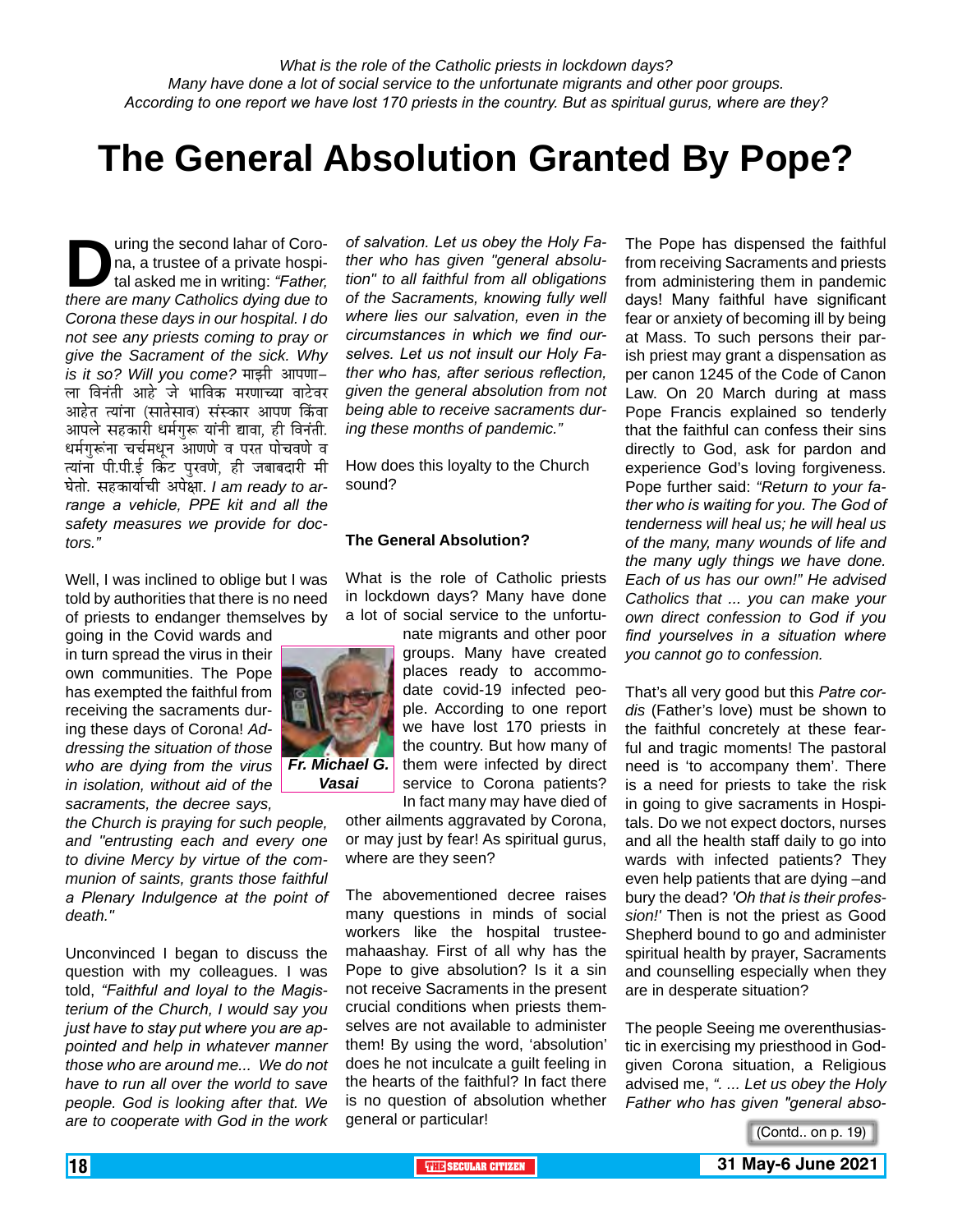#### (Contd.. from p. 18)

*lution" to all faithful from all obligations of the Sacraments, knowing fully well where lies our salvation in the present circumstances. Let us not insult our Holy Father who has, after serious reflection, given the general absolution from not being able to receive sacraments during these months of pandemic. ..."* So priests staying where they are put and be "available to the portion of the people of God who is entrusted to our pastoral care!

The bold people like the trustee-mahaashay raise further alarm: If we faithful do not need the Sacraments in such dire needs, why should we need them in post-Corona peaceful days? And suppose, if we people totally disregard religion and say 'bye bye' to the Church? The enlightened Catholics do ask today, "Who is the pope to dispense us from the Sacraments? Is he having authority over God? Does Pope decide when Jesus should come and bless and when he need not come? Is Jesus absolutely bound by rituals to come and bless? "O yes, Jesus said, (Mt. 16.19) *'Whatever you bind on earth, will bound in heaven and whatever you loosen on earth will loosened in heaven!"* Is it not too much to assume from the fact that Jesus has given 'the keys of the kingdom to the Pope'? In fact Corona has dawned on the faithful that God is not bound by any Chucrhes, Mandirs or Mashids!

#### **Damien, The Hero Of Molokai**

The Catholic priests are busy the whole time with ritualistic services, but they are not just Pujaris. They are prophets and really speaking, shepherds to feed the sheep in every sense (Cf. Mt. 21.15-17)! Those priests who function merely as ritual performers or pujaris, forget they are prophets and kings, will face a revolt in the Church. Corona has opened up different ways of reaching God. God does not exist in churches but rather in houses, in families and above all in hearts. There is a ritual-liberation today in all religions. *"True worshipper will wor-* *ship not on this or that mountain but in truth and in spirit"* (Jn 4.23) If in post-Corona days people would continue experiencing this freedom, mukti from rituals, churches, priests, bishops and even the Pope, man would find God in his heart through meditation, dhyan. Gurus like Osho, Sadguru, and others are popularly appearing on u-tube proposing people various ways to practise Yogasans and meditation even as a protection from *Mahaamaari!*

St. Damien of 19th century challenged the clergy anew. At the age of 33 he volunteered to go alone and serve the lepers' colony on the Molokai island. He served them as doctor, nurse, teacher, preacher -even coffin builder, digger of graves and also undertaker of burials! He served them unsparingly and finally died of the same infection! He is called the hero of Molokai. To set aside Damien, another spiritual director gave me scientific reasons: *"Leprosy and Covid-19 are two different diseases. Covid-19 infects people in a different way from that of leprosy infection. God does not ask for our 'heroism'! The Church does not want us to give sacraments, because we most likely will become a cause of spreading the virus. The Church listens to the wisdom of science and medicine. With*  *this unheard of virus, we are to save the lives of people. The best way we can do charity is not to become the cause of spreading the disease - covid-19 spreads and infects people in strange ways.*

 In my view Damien continues to challenge us: Many faithful die today more of the fear of death than Corona. They need to be gently reminded, "Thou shalt not worry, for worry is the most unproductive of all human activities. Thou shalt not be fearful, for most of the things we fear never come to pass. Thou shalt face each problem calmly as it comes with faith in Jesus the Lord." The shepherds need to proclaim to them *"Fear not! I am there!"* – of course taking reasonable care not to be themselves victims. Following the protocol, building immunity with proper diet, physical exercise, practice of specially *pranayama* for strengthening the lungs and strong faith in Jesus the Victor, they should have shown their 'metal'. Alas! For more than a year now many of our priests and religious are 'quarantined' in their rooms as a result of our educational and other institutions being closed in lockdown.

**Was Pope's 'General absolution' an excuse overused!**

# **For all your Printing needs under one roof**

**Books, Folders, Magazines, Office stationary, Leaflets, Handouts, Reports, Cards, Presentations, Religious readings, Designing, Ad designs, Packaging boxes, Cartoons, Exhibition displays, Product Marketing promotional innovations.**

> *Contact:* **The Secular Citizen Tel.: 9820485389**

**19 St May-6 June 2021 THE THE THE THE** SECULAR CITIZEN **19** SECULAR CITIZEN **19**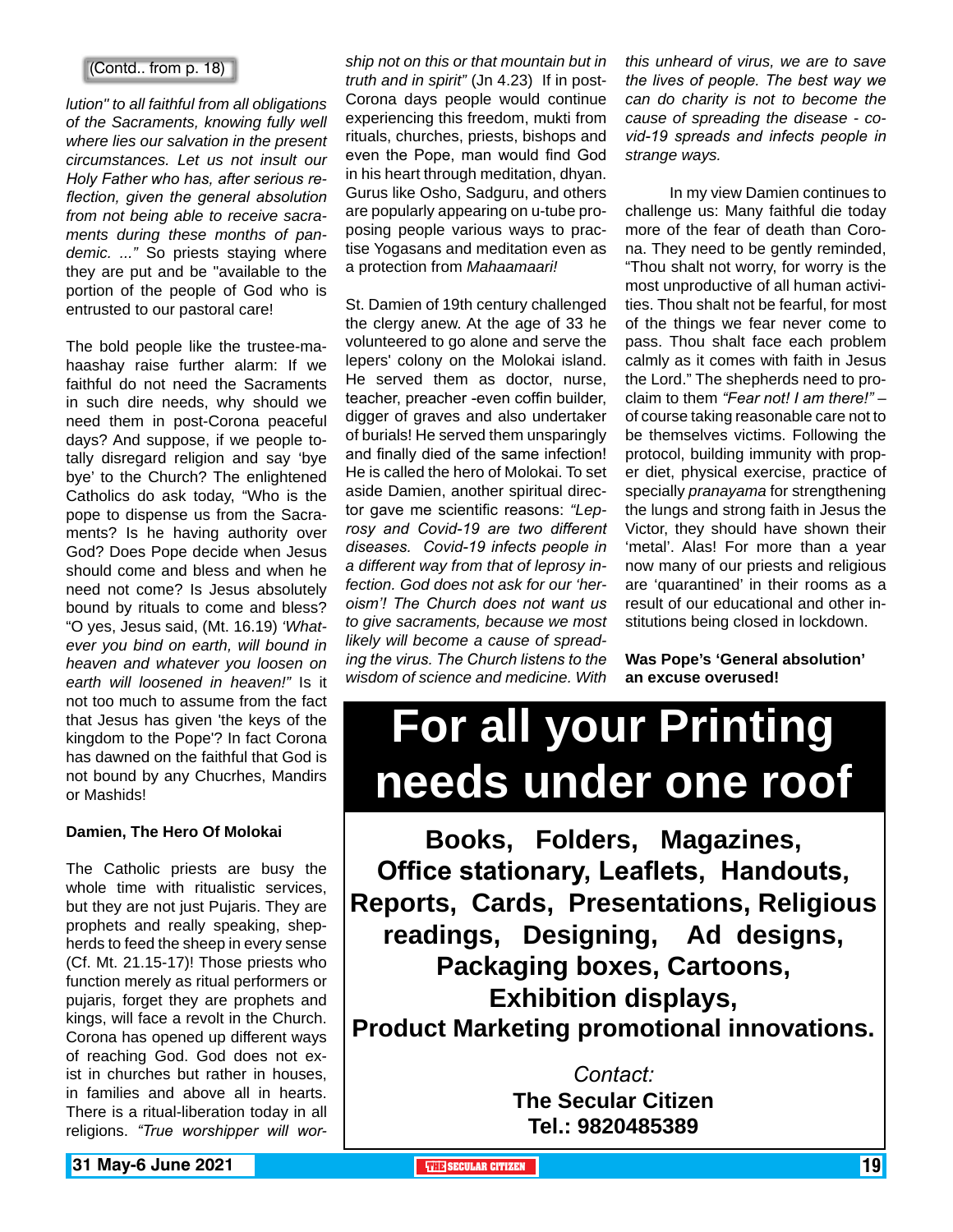# **Goa Ill-Equipped To Handle The Spiralling Cases Of Covid-19**

**Just as multiple mutations of the virus are worrying health experts, numerous 'variants' of the lockdown being enforced in the state** virus are worrying health experts, numerous 'variants' of the has been an equal cause of concern for the public.

Even before the earlier restrictions imposed have run their full course newer 'versions' have been introduced concurrently.

Although it is the prerogative of the Chief Minister to decide on such vital matters as the shutting down of the state over the COVID threat, a plethora of ministers becoming the 'mouth-

piece' for the government on this matter has been discouraging.

Even though a lockdown was fairly evident considering the uncontrollable run of the virulent villain in the state, the uncertainties over its imposition was nonetheless vexing!

But yet again the confusion over a 'curfew' and a 'lockdown' has flummoxed Goans to the extent that they have started wondering whether the 15-day statewide curfew which has come into force from Sunday to arrest the inexorable march of coronavirus holds anything more rigid by way of restrictions!

However, with the onset of 15-day statewide curfew, Goa once again finds itself plunged into the depths of uncertainty.

If the confusion where a curfew is seen 'doubling up' as a lockdown is not enough, the manner in which law enforcers have gone about implementing the strictures truly deserves severe censure.

Clarity on any matter has not been the

forte of this government!

It has been the usual practice during this pandemic to have the CM promulgating a certain set of directives which, by the time it comes into the domain of the district administration, undergo 'subtle' changes.

The functioning of the markets during this period of curfew for instance!

Despite assurances by the CM that the essential supplies will not be interrupted, the orders of respective Collectors of both the districts in the state to shut down markets which are major

> suppliers of daily essentials will no doubt add to the hardships for the public, not to speak of the vendors.

Ironically, while markets are closed, independent shops supplying essential commodities are allowed to carry out business.

While there is no doubt whatsoever that markets need to be shut down to avoid crowding, it is the arbitrary manner in which the curfew has been enforced in this instance that leaves a lot to be desired.

The common man has usually depended on the word of mouth to stay abreast of the latest developments during such times. But these 'reports' keep on getting distorted at equally the same rate as they spread and hence a general feeling of unrest among the people!

The social media too has only succeeded in creating confusion.

The panic buying that is in evidence whenever there have been indications of the state going in for a clampdown on restrictions even earlier more than vindicates this contention!

However, the government cannot expect to enforce a new order overnight, with very little clarity to the people who matter.

Let us admit that it has been a story of wrong strategies undermining the seriousness of the pandemic. There have been errors of judgment all around.

In the haste to ease restrictions, presumably to secure the livelihood of its citizens, the government overlooked the most important aspect of the war against COVID – that of safeguarding the lives of its citizens!

Furthermore, as so very rightly said, people cannot be held responsible and made scapegoats for the errors of judgment of those ruling the state.

The customary dillydallying by the government over a number of decisions has further impeded any real chances the state had of combating the pandemic more efficiently.

While all along the unwillingness to close the state's borders stood out as a glaring anomaly in Goa's COVIDpreparedness plans, it is extremely difficult to understand the reluctance shown by the government to introduce timely constraints to mitigate the worsening situation.

Nevertheless, a stringent implementation of restrictions, whether as a 'lockdown' or a 'curfew', is the need of the hour in Goa!

Meanwhile, at a time when the Oxygen mismanagement at the state's premier medical institute is making national headlines, we have senior leaders in the government playing politics over the matter.

(Contd.. on p. 21)

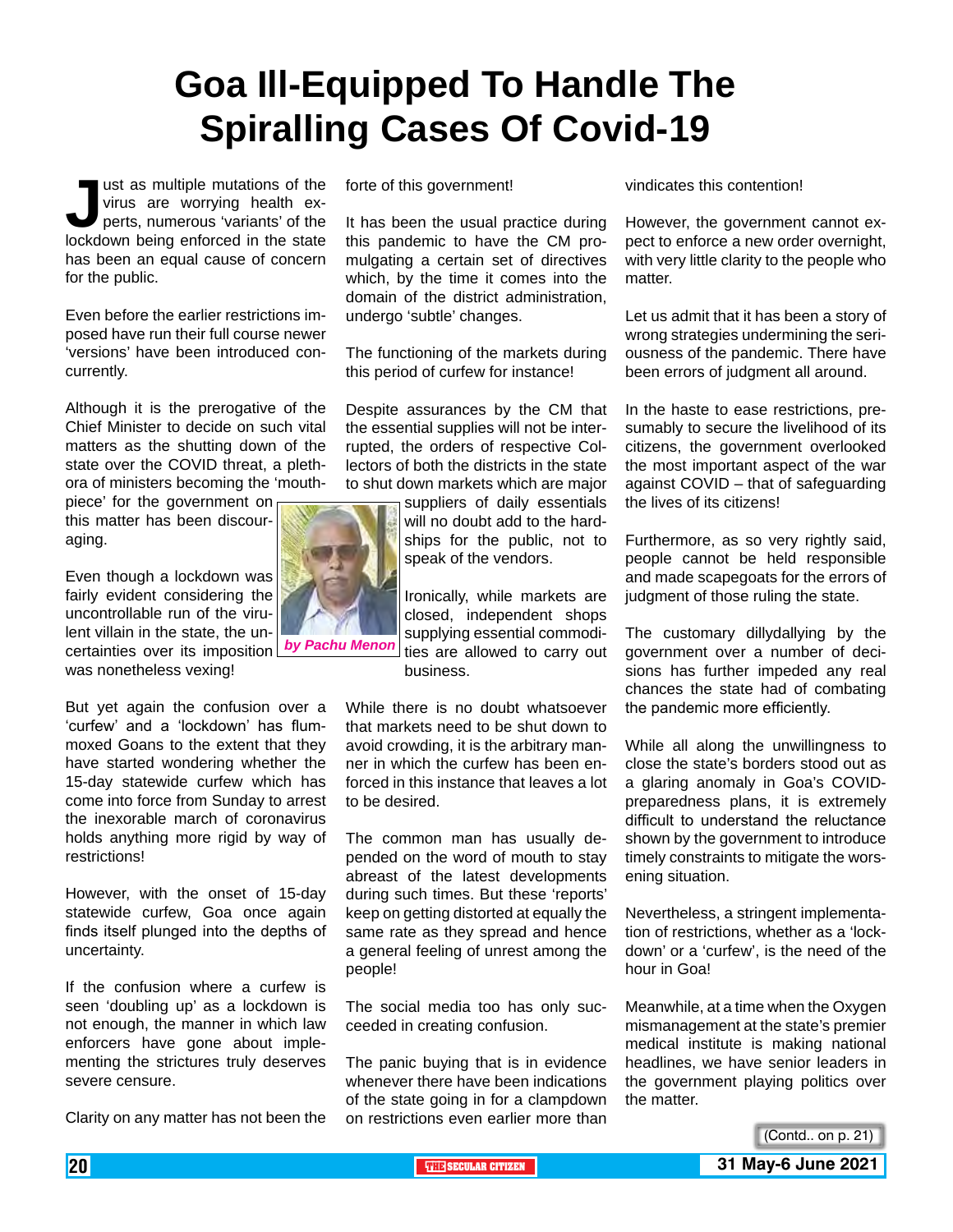#### (Contd.. from p. 20)

While differences between the Chief Minister and the Health Minister over COVID-management in Goa has driven a sharp wedge between the two; those clamouring for the latter's ouster from the cabinet and insisting that the CM hold the health portfolio till the end of the COVID crisis in Goa could not have come at a worse time.

A blame-game is the last thing Goa needs now and especially when the state is beset with an acute lack of medical supplies, ICU beds, and sufficient supply of oxygen.

The intervention of the High Court in the matter has only served to highlight the cryptically condemning negligence on part of the authorities.

For that matter, the vagueness of the state in implementing the court's order of making it mandatory for visitors to Goa to carry a COVID negative certificate with them is quite appalling.

The court has rightly warned the state government against prioritizing economy over the lives of its citizens.

Moreover, with contrasting statements coming from the CM and the Dean over the availability of oxygen, it is more than evident that the government is not in sync with the ground realities at Goa Medical College and hospital.

If horrifying incidents like the one at the GMC are to serve as a jolt for the administration to get out of a reverie, one can well imagine the state of readiness that the government is in to tackle eventualities during the pandemic!

With the steep spike in cases and shocking number of deaths of patients afflicted with COVID, we can only believe that the state has been subscribing to a flawed strategy in combating the disease all along.

With the government concentrating on overcoming logistical difficulties in procuring life-saving drugs, oxygen and other vital equipment required, it could have envisaged better ways to increase in-patient facilities at all the COV-ID-care facilities.

The treatment of the COVID-infected could have been left to the dedicated team of doctors and other medical staff manning the designated centers.

In these times of the pandemic, it is clearly mishandling of the situation and indecisiveness on the part of the government which has added to the woes!

 $\bullet$ 

### Ad. Rates for Thanksgiving

|                                             | <b>Colour</b>   | <b>B/W</b>     |
|---------------------------------------------|-----------------|----------------|
| <b>Favours granted minimum</b>              | <b>Rs. 800</b>  | <b>Rs. 500</b> |
| i.e. 15 words $+$ 1 block(1 photo of saint) |                 |                |
| each additional block                       | <b>Rs. 400</b>  | <b>Rs. 300</b> |
| <b>Holy Spirit Prayer</b>                   | <b>Rs. 1000</b> | <b>Rs. 700</b> |
| Other small prayers (upto 100 words)        | <b>Rs. 1000</b> | <b>Rs. 700</b> |
| 0000405900 0000479409<br>Contact Tel. 04    |                 |                |

Contact: Tel.: +91 - 9820485389, 9820473103 The Secular Citizen, 99, Perin Nariman Street, Fort, Mumbai - 400001

### Prayer & Thanksgiving Prayer to the Sacred Heart



Oh Lord Jesus Christ, to Your most Sacred Heart I confide this intention (your request). Only look upon me, then do what your love inspires. Let your Sacred Heart decide ... I count on You ... I trust in You ...I throw myself on your mercy. Lord Jesus, You will not fail me.

Sacred Heart of Jesus, I trust in you.

Sacred Heart of Jesus, I believe in your love for me.

Sacred Heart of Jesus, Your kingdom come.

Sacred Heart of Jesus, I have asked you for many favors, but I earnestly implore this one. Take it, place it in your open Heart. When the Eternal Father looks upon it, he will see it covered with your Precious Blood. It will be no longer my prayer, but yours, Jesus. Sacred Heart of Jesus. I place all my trust in You, Let me not be disappointed. Amen.

*—Janet D'Souza, Navi Mumbai*

#### **Prayer to St. Expedite for solving a financial crisis**



I call forth the Power and the presence of **St. Expedite** in my time of financial trouble. I offer my body, heart, mind and soul upon your altar of light. I have faith and trust and complete confidence that you will be my strength in this time of need. Quickly come to my assistance. (State Your Petition)

My financial need is urgent. Be my

Light and Guide in this situation so that I may live with peace, love, prosperity and abundance and in the Praise of God.

Amen. (Promise Publication)

*—Mark, Bandra*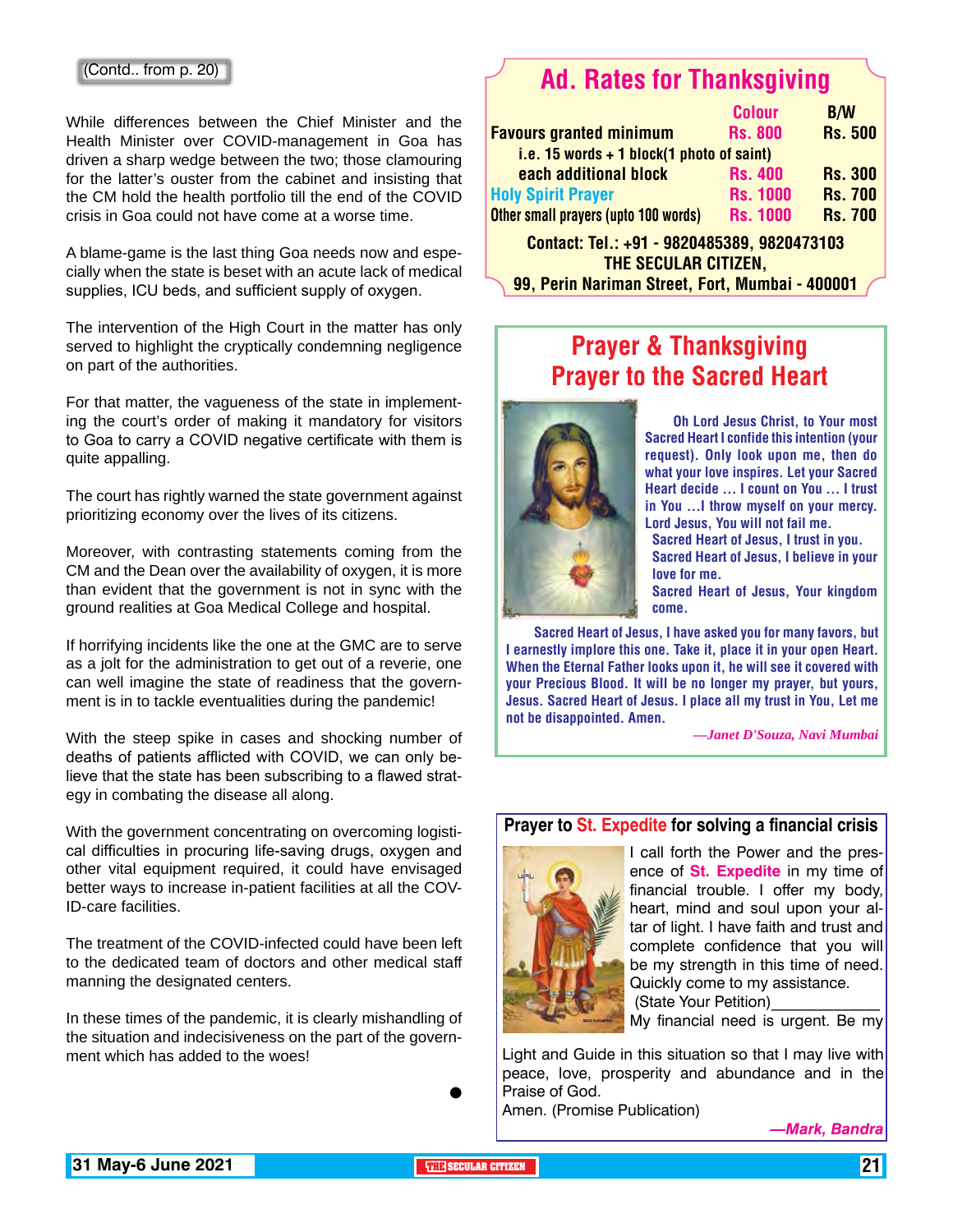# **Royal Christian Family MATRIMONIALS - GROOMS**

**7218. MUMBAI :** Goan Roman Catholic Bachelor, (Born in November 1988), Ht. 5' 9", Wt. 68 kgs, Wheatish Complexion, Edn. B.Sc., Aviation, working as a Commercial Pilot. 1st Officer. Contact email :

dcostajess@gmail.com

**7216. MUMBAI :** Roman Catholic Bachelor, (Born in October 1988 ), Ht. 5' 9", Wt. 70 kgs, Wheatish Complex ion, Edn. MBA, HR speacialization, Profession : Lead Recruiter. Contact email : willujames310@gmail.com

**7101. MUMBAI :** Mangalorean Roman Catholic Bachelor, (Born in April 1988), Ht. 5' 5", Wt. 68 kgs, Wheatish Complexion,Edn. Masters in Logestics doing part time MBA. Working as an Asst. Manager. Contact email :

gracian.moras@gmail.com

**7172. MUMBAI :** Goan Roman Catholic Bachelor, (Born in August 1992 ) Ht. 6' 1", Wt. 90 kgs, Fair, Edn. Graduate, Diploma in Social Communications in Sophia and then done a Fellowship with Piramal House of Leadership. Working with an NGO - sports foundation. Contact eamil : florencemendonca@rediffmail.com **7164. MANGALORE :** Mangalorean Roman Catholic Bachelor, (Born in May 1984 ) Ht. 5' 9", Wt. 65 kgs, Fair, Edn. ITI Course, working as a Techincian. Contact email :

rajesh.dsz15@gmail.com

**7185. MUMBAI :** Goan Roman Catholic Bachelor, (Born in October 1984) Ht. 5' 10", Wt. 72 kgs, Wheatish Complexion, Edn. B.Com., working for Bank. Contact email : shaun.neo00.outlook.com

**7159. MUMBAI :** Roman Catholic Bachelor, (Born in September 1982 ) Ht. 5' 5", Wt. 65 kgs, Ethical, Healthy, Simple, Sober, Wheatish, B.E. Soft-

#### **Important Notice**

Telephone no. of candidate will be printed only with the consent of members. For Tel. Nos. Please contact: +91- 9820473103 / 9820485389 or Email : royalchristianfamily@gmail.com

ware Engineer, works @ Mumbai, 9224335003,

mariosofttech@ gmail.com seeks matrimonial alliance from Mumbai based Catholic Spinster. Please exchange relevant information.

**7102. MUMBAI :** Mangalorean Roman Catholic Bachelor, (Born in August 1988), Ht. 6' 1", Wt. 95 kgs, Wheatish Complexion, Edn. Masters, working for MNC. Contact email : am.pereira@rediffmail.com

**7165. MUMBAI :** Goan Roman Catholic Bachelor, (Born in October 1979 ) Ht. 5' 9", Wt. 63 kgs, Fair, Edn. B.Com., Post Graduation in Supply chain & Ship Management, working as an Ecommerce online support. Contact email : examiner4@yahoo.com

**7099. USA :** Mangalorean Roman Catholic Bachelor, (Born in March 1988), Ht. 5' 8", Wt. 82 kgs, Wheatish Complexion, Edn. M.Sc.,working as a Computer Engineer in USA. Contact email : willatauro@gmail.com

**7157. PUNE :** Roman Catholic Bachelor, (Born in September 1990) Ht. 5' 6", Wt. 75 kgs, Wheatish Complexion, Edn. MBA (Marketing) & M.Com., working as a Senior Executive, Sales and Development. Contact email : amlahenry11@gmail.com

**7151. MUMBAI :** Goan Roman Catholic Bachelor, (Born in May 1990) Ht. 5' 8", Wt. 65 kgs, Wheatish Complexion, Edn. Masters in Marketing, Working as a Asst. Marketing Executive. Contact email : emanuelfindz90@gmail.com **7150. POONA :** East Indian RC Divorcee, (Born in November 1960) Ht. 5' 10", Wt. 69 kgs, Wheatish Complexion, Edn. Graduate Engineer from CWIT University of Pune, working as an Engineer. Contact email : joeskf@gmail.com

#### To Place Your Matrimonial Advertisement Call: +91 - 9820485389 or 9820473103

Check your email at least once a week.

Members are requested to inform us when they are settled, so that publication of their details can be discontinued.

**7100. MUMBAI :** Mangalorean Roman Catholic Bachelor, (Born in March 1987), Ht. 5' 7", Wt. 52 kgs, Fair Complexion, Edn. H.S.C., working as a Event Coordinator. Contact email :

celeseinepereira@gmail.com

**7110. MUMBAI :** East Indian Roman Catholic Bachelor, (Born in December 1984), Ht. 5' 10", Wt.85 kgs, Wheatish Complexion, Edn. B.Sc. IT, working as a Server Engineer. Contact email : fernandes.raymond@gmail.com

**6862. MUMBAI :** Goan Roman Catholic Bachelor, (Born in February 1983), Ht. 5' 11", Wt. 72 kgs, Fair Complexion, Edn. B.Com., well settled working in Mumbai. Contact email : keith\_peter1983@yahoo.co.in

**7097. MUMBAI :** Mangalorean Roman Catholic Bachelor, (Born in October 1991), Ht. 5' 11", Wt. 97 kgs, WheatishComplexion, Edn. B.Com., working as Sr. Account Recievable in private company. Contact email : dsouzadonald11@gmail.com

**7112. MUMBAI :** Converted Roman Catholic Bachelor, (Born in October 1970), Ht. 5' 7", Wt.80 kgs, Fair Complexion, Edn. B.Com., & Masters in International Journalism (UK). Looking for a bride below the age of 42 years (below 40 - 42 years) who is willing to raise a family. Contact by email : decemberwedding08@yahoo.com

**7144. POONA :** Goan RC Bachelor, (Born in October 1985) Ht. 5' 5", Wt. 60 kgs, Wheatish Complexion, Edn. Hotel Management Graduate, working as an Executive. Contact email : merrolmenezes@gmail.com **7113. POONA :** Tamilian Roman Catholic Bachelor, (Born in December 1982), Ht. 5' 6", Wt.65 kgs, Fair Complexion, Edn. B.Com., working in Logistic Co. in **DUBAI**. Contact email : shantasam1955@gmail.com

**If not settled within a year, renew your membership atleast two months in advance to continue the service uninterrupted.**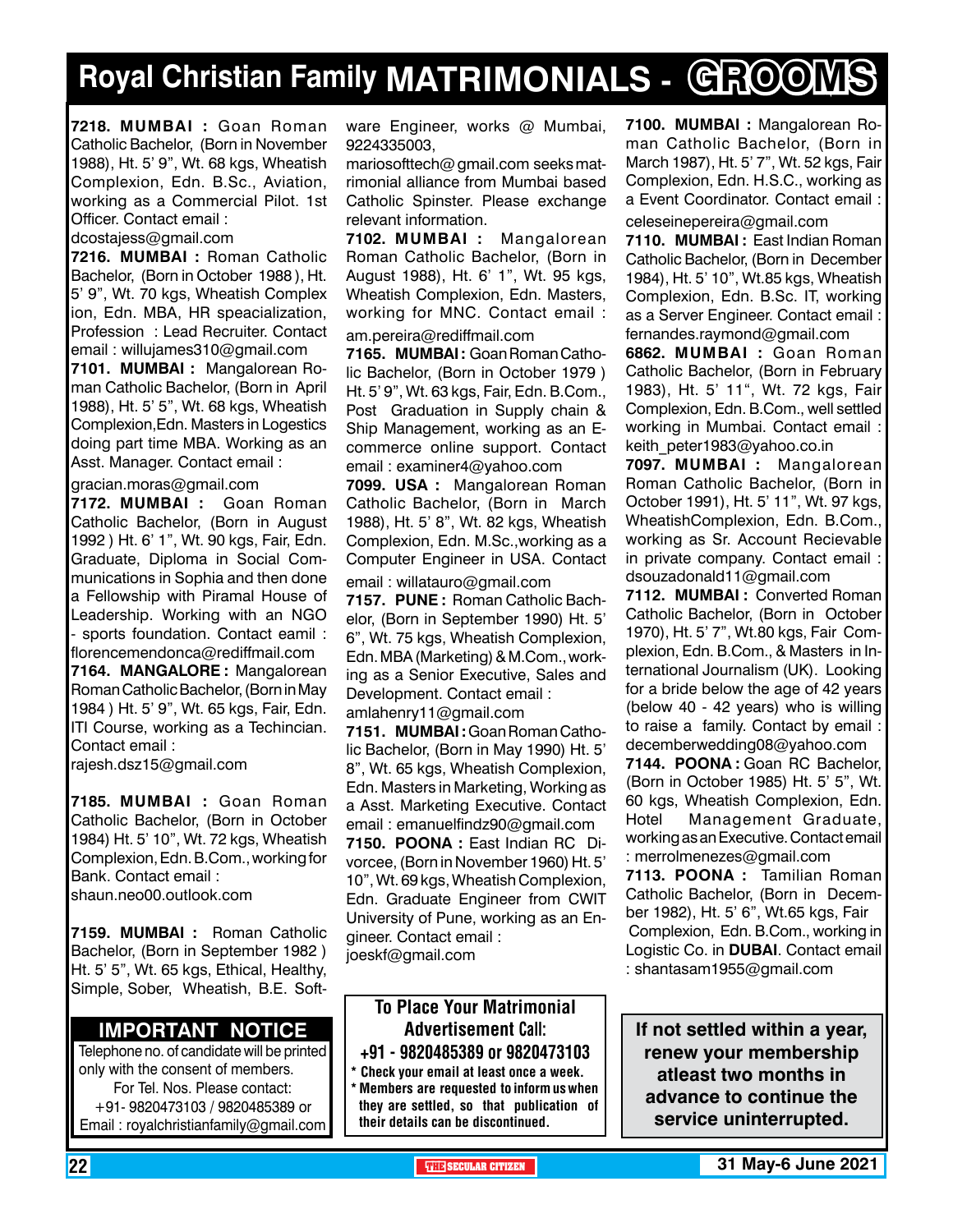# **Royal Christian Family MATRIMONIALS - BRIDES**

**7066. MUMBAI :** Mangalorean Roman Catholic Spinster, (Born in June 1987), Ht. 5' 4", Wt. 78 kgs, Fair Complexion, Edn. B.E., (EXTC) M.S. (International Business Management), working as a Consulting Manager. Contact email :

l2018anselm@yahoo.com

**7214. MUMBAI :** Goan Roman Catholic Spinster, (Born in October 1986), Ht. 5' 4", Wt. 52 kgs, Fair Complexion, Edn. CA CFA Ms Finance M.Com., working as a Senior Manager. Contact email : frfernandes020@gmail.com

**7210. AURANGABAD :** Mangalorean Roman Catholic Spinster, (Born in January 1994), Ht. 5' 6", Wt. 48 kgs, Fair Complexion, good looking, beautiful, Coming from business family, Edn. Chartered Accountant, C.A. by Profession. Contact email : putturaurangabad@gmail.com

**7205. NEW DELHI :** Goan Roman Catholic Spinster, (Born in December 1996), Ht. 5' 3", Wt. 38 kgs, Wheatish Complexion, Edn. BDS, Bachelor in Dental Surgery, woking as a Dental Doctor in **PUNE**. Contact email : mariadcosta0505@gmail.com

**7160. MUMBAI :** Mangalorean Roman Catholic Spinster, (Born in September 1988), Ht. 5' 7", Fair Complexion, Edn. BMS, working as a Senior Merchandiser in a Global Retail Company in Dubai. Contact email : prislobo10@gmail.com

**7128. MUMBAI :** Affluent business family R.C. East Indian Spinster, (Born in 12-04-1988), Ht. 5' 2", very beautiful and pretty. Edn. MS General Surgeon, Doctor by profession. Contact email : drvd2019@gmail.com

**7199. BANGALORE :** Mangalorean Roman Catholic Spinster, (Born in January 1990), Ht. 5' 2", Wt. 53 kgs, Fair Complexion, Edn. Master's in Mass Communications (NTU, Singapore) working as a Senior Manager of Corporate Communications in **SIN-**

**Royal Christian Family Helps In Choosing The Right Life-Partner Serving Since 41 Years** **GAPORE**. Contact email : mafern.2121@gmail.com

**7195. MUMBAI :** Goan Roman Catholic Spinster, (Born in May 1990), Ht. 5' 4", Wt. 57 kgs, Fair Complexion, Edn. M.Com., well settled. Contact email : melinda.522@gmail.com OR Mob.: 9820561036

**7182. MUMBAI :** Mangalorean Roman Catholic Spinster, (Born in October 1992), Ht. 5' 4", Wt. 72 kgs, Wheatish Complexion, Edn. B.Com., C.A., working as Asst. Manager in TATA Company. Contact : email : matrimonialp27@gmail.com

**7194. MUMBAI :** Goan Roman Catholic Spinster, (Born in July 1989), Ht. 5' 1", Wt. 55 kgs, Wheatish Complexion, Edn. M.B.A. (HR), HR by profession. Contact email :

dsouza.elvina3@gmail.com **7186. MUMBAI :** Mangalorean Roman Catholic Spinster, (Born in July 1991), Ht. 5', Wt. 40 kgs, Fair Complexion, Edn. B.Sc., working for an MNC. Contact email : dyna911@gmail.com **7190. BANGALORE :** Tamilian Roman Catholic Spinster, (Born in January 1990), Ht. 5' 4", Wt. 65 kgs, Wheatish Complexion, Edn. B.E., Electronics and communications, working as a Technical Specialist. Contact

email : jmj.lionofjudah@gmail.com **7181. MUMBAI :** Mangalorean Roman Catholic Divorcee, issueless (Born in April 1974), Ht. 5' 5", Wt. 60 kgs, Wheatish Complexion, Edn. M.Com., working as a H.R. Contact email : roopaferns@yahoo.co.in

**7192. MUMBAI :** Goan Roman Catholic Spinster, (Born in December 1988), Ht. 5' 5", Wt. 63 kgs, Wheatish Complexion, Edn. B.A., Diploma in Interior Design (MDID), working as a Sales Professional in the Private Sector. Contact email :

especiosa.dias@legrand.co.in **7126. U.S.A. :** Mangalorean Roman Catholic Spinster, (Born in January

#### **Important Notice**

Telephone no. of candidate will be printed only with the consent of members. For Tel. Nos. Please contact: +91- 9820473103 / 9820485389 or Email : royalchristianfamily@gmail.com

1992) from Mumbai, Ht. 5' 7", Wt. 60 kgs, Fair Complexion, Edn. B.E. (Computers) from Mumbai, M.S. (Information Systems) from US. Possesses H1B visa and is working as a Technical Analyst with an MNC in USA. Contact email :

wilfyjoy1315@gmail.com or call +91 98603 02527 / + 91 9970172527

**7171 MUMBAI :** Roman Catholic Spinster, (Born in April1994), Ht. 5' 3", Wt. 50 kgs, Fair Complexion, Edn. M.Com., working as an Analyst. Contact email :

patriciaswamy94@gmail.com

**7179. MUMBAI :** Mangalorean Roman Catholic Spinster, (Born in May 1994), Ht. 5' 2", Wt. 45 kgs, Fair Complexion, Edn. Bachelor of Pharmacy, working in an MNC as a Project Lead. Contact email : lin.r80@yahoo.com

**7178. MUMBAI :** Mangalorean Roman Catholic Spinster, (Born in November 1988), Ht. 5' 6", Wt. 65 kgs, good looking, Fair Complexion, Edn. Bachelor's in Mass Media, working as a Content Writer. Contact email :jcdc0906@gmail.com

**7177. PUNE :** Goan Roman Catholic Spinster, (Born in September 1991), Ht. 5' 4", Wt. 60 kgs, Fair Complexion, Edn. Masters in Computer Applications. working for a Software MNC in Pune as a Tech Lead. Contact email : melitta88@gmail.com

**7176. MUMBAI :** Mangalorean RC Spinster, (Born in February 1996), Ht. 5' 3", Wt. 48 kgs, Fair Complexion, Edn. M.A. B.Ed., Teacher by profession. Contact email :

ektaseq@gmail.com

**Registered members can publish their ad in all the 50 issues in a year for Rs. 8000 only.**

If you wish to publish your matrimonial classified advertisement in all the 50 issues in a year, you can do so for an amount of Rs. 8000 only.

#### To Place Your Matrimonial Advertisement Call:

- +91 9820485389 or 9820473103
- Check your email at least once a week. \* Members are requested to inform us when they are settled, so that publication of their details can be discontinued.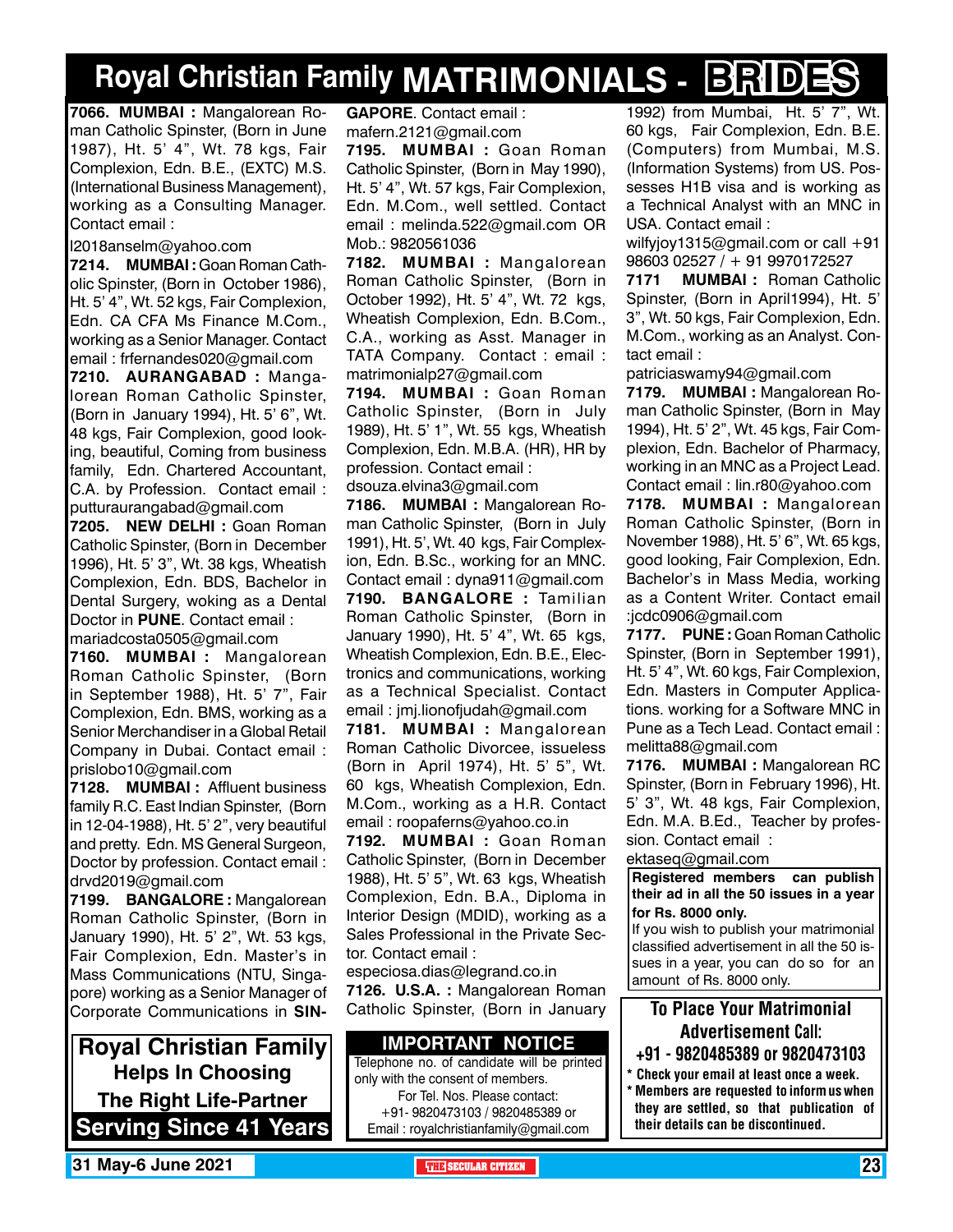# **Sacred Heart Spirituality**

#### *by Dr (Sr) Mudita Menona Sodder RSCJ*

**S**pirituality is a way of life. Sacred Heart of Jesus Spirituality is the way of the heart-the path of unconditional love. To follow in the footsteps of the Master, one has to study the interior dispositions of Jesus' heart and learn to love whole heartedly and unconditionally. To make this a reality in one's life, one needs to have a têteà-tête with Him daily, spending quality time and energy, in quiet prayer and contemplation. Observing, imitating and making one's own, the different nuances of His sensitivity and unique touch in one's own life during the day, one must be aware that we are all made of clay. He lovingly moulds us, firing us with His love to strengthen us.

Having observed the preferences of His Heart, one needs to choose like Him, the poor and the under privileged. This must reflect in one's lifethe friends one has, the choices one makes when one visits people, the things one chooses to do and how one does them. In order to discover Jesus' Heart, one needs to contemplate His words, His attitudes, His relationships, His way of relating to all His creatures, thus understanding and grasping the art of putting flesh on to His words in scripture, living it in one's life and making it come alive in one's encounters with others.

Unconditional love is very demanding. Does one relate with equanimity and magnanimity with all, or does one have reservations and treat people differently? Does one dispense with one's time, energy, gifts and talents freely or are they at the service of the select few, partially rendered to the chosen ones, who will benefit one in return? Does one have the Bania/Do ut des Mentality- "I give, so that you may give"? Or does one give of one-

self generously to all God's creatures, irrespective of which creature?

Actions speak louder than words and are the acid test. Is one other-centered as Christ was? Does one experience pain when injustice is meted out to ones neighbour? Or is one apathetic and not wanting to burn ones fingers, or get involved? Does one take Mother Earth for granted, unconcerned about her depleting natural resources? If, one is a disciple, bride or spouse of Christ, then authentic love must permeate and soak ones whole being. This will demand hard decisions and a heavy price as a consequence.

Unconditional love is Trinitarian-given by the Father to the Son and through the Spirit. One needs to imbibe it the hard way- by trying, experimenting, succeeding at times and failing often. One needs to live and abide in His love i.e. accepting His generous love given freely in abundance and sharing it with all around. One can only give what one has. One's love must flow out from within. Superficiality has no place in Sacred Heart Spirituality. The world and its ways are superficial and passing. Money, power, status, ego are transient. What is one's inner treasure trove filled with?

To keep one's antennae in tune with the stirrings of the Spirit, one needs to be open and alive. The Spirit speaks loudly at times, but most often softly and gently. Jesus is already present within, at every moment of one's life. But it is the Spirit who unites and conforms one to His Heart. Only when one's heart beat matches His Heart beat, in unison will one be able to experience reality with His Heart and His Mind. Only then, will one be able to grow oneself on the model of His Love, Heart and Mind.

By contemplating reality with His Sacred Heart, one becomes a powerful force of conversion and transforma-

tion. One has to break one's body and lay down one's life for Jesus daily, so that others may have life and have it to the fullest. One has to stick one's neck out and pay the price as living saints like Fr Stan Swamy S.J., and those languishing in jail are presently paying. Many courageous martyrs have died for a cause. Is one willing to lay down one's life joyfully, go against the grain, worldly ways and stereotypes, and be beaten up, incarcerated or even killed; as Jesus was? Or does one use one's congregation as one's shield; not wanting to get into a controversy or tarnish its good name?

To grow one's interior life and glorify the Sacred Heart, prolonged times of prayer, meditation and contemplation are necessary. Reading/studying scripture, reflection/daily *Examen,* periodic renewals, days of recollection, annual retreat/*triduum* etc. can facilitate this spirituality. Spiritual direction, reflection with another RSCJ/friend, help from the community, time and space for prayer are aids that make the journey easier. Rosary, Marian devotions, community prayer, reconciliation are further add-ons.

However, the **epitome of Sacred Heart Spirituality is the Eucharist.** Receiving the Body /Blood of Christ, one is blessed with grace, capacity to lay down one's life, be broken, even killed if need be, so that new life, **new humanity and a new birthing can take place. ARE YOU READY FOR THIS PAINFUL BIRTH? HAPPY FEAST OF THE SACRED HEART OF JESUS ON JUNE 11th, 2021.**

*Author Byline: Dr (Sr) Mudita Menona Sodder is a Religious of the Sacred Heart of Jesus-(RSCJ in French). She is an Eco-Spiritualist who lives on the Sophia College Campus, Mumbai.*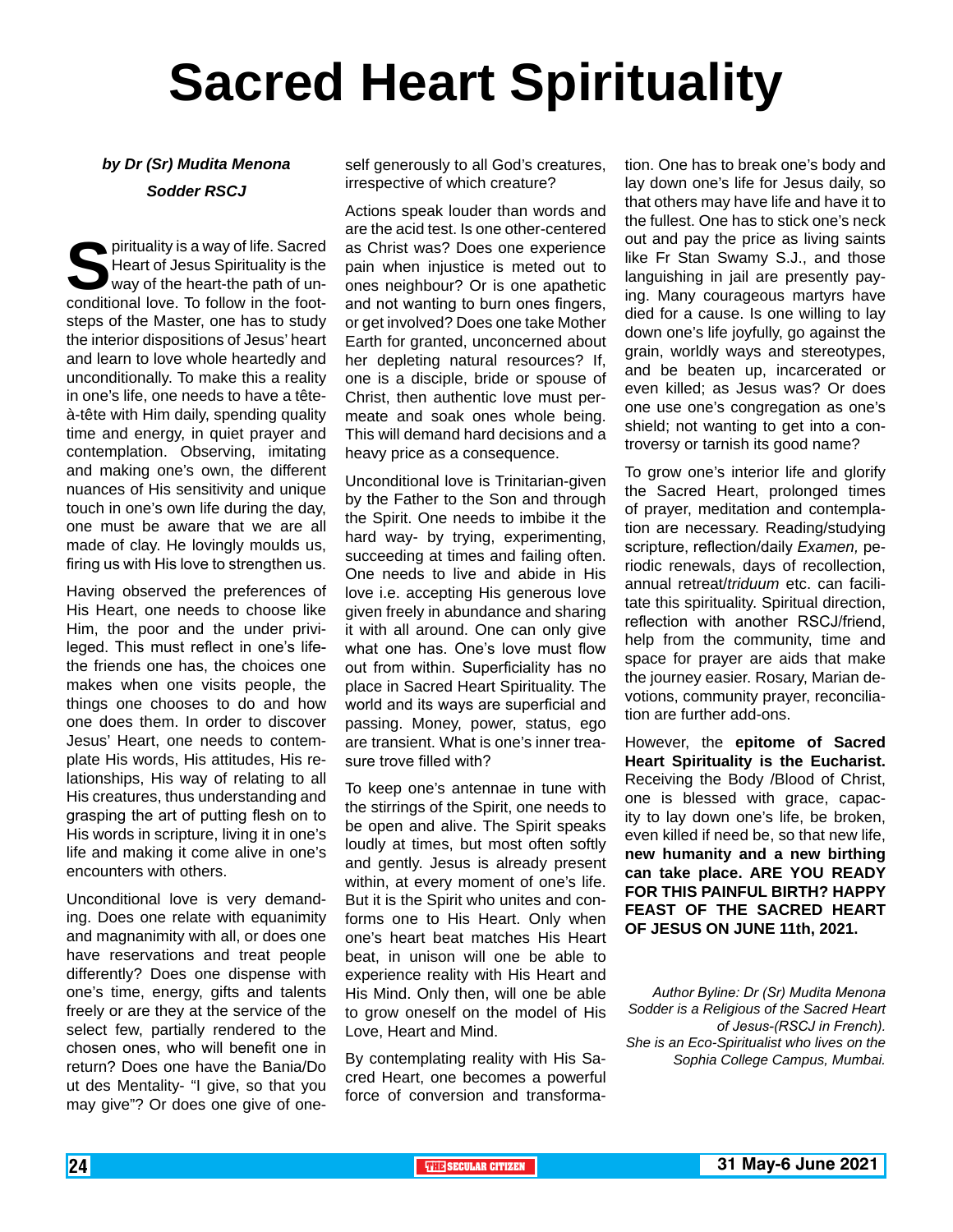# **Lockdown Musings**

Rising unemployment, including among the salaried class and shrinking real incomes, has led to a lack of demand that is not a good sign for the economy and it is worrisome for a developing country like India.

Labour participation rate recovered soon after the lockdown was eased last year but has run out of momentum even before it could recover fully and unemployment has risen to 8% in April from 6.5% in March, according to CMIE data. Partial lockdowns in metro cities affect the economic status of the country, which looked bleak ever since the pandemic struck the sub-continent. Economy had recovered after the lockdowns were eased in 2020, but while supply side indicators saw a robust turnaround there was a lack of demand. Income and consumer sentiment have also been hit.

Income is lower than it was a year earlier. 90% of families have seen income shrinkage. Real economy indicators moderated through April-May 2021.The biggest toll is in terms of a demand shock – loss of mobility, discretionary spending and employment. The loss of momentum may not be as severe as at this time a year ago but these are still worrying signs. This is critical because it is only domestic consumption that will help the economy and provide a boost.

Lockdown musings continue to haunt the country. The COVID-19 has shown signs of easing, the spread of cases into rural areas and the relatively lower vaccination numbers there points to a burgeoning crisis. During the first wave (which peaked in September 2020), the COVID-19 cases started piling up in the urban areas initially and spread to rural areas (65% including semi-rural areas by September 2020). The second wave has also followed a similar pattern. The split was 52%- 48% in urban/semi-urban vs rural/semi-rural areas in March 2021 and by mid-May, the estimated case load split is 65% in rural/ semi-rural areas vs 35% in urban/semiurban areas.

These percentages may also be skewed due to a high rural-urban disparity in testing levels. In urban districts of Mumbai, Bengaluru and Chennai for instance, cumulatively, more than 500 tests have been conducted for every 1,000 inhabitants. This is a conservative estimate as the figures are based on the 2011 population. Whereas in the rural districts of Gadchiroli (Maharashtra), Tirupathur (Tamil Nadu) and Chamarajanagara (Karnataka), less than 50 tests have been conducted cumulatively for every 1000 inhabitants.

The cause for concern then is the fact that the rise in registered cases has not seen a concomitant increase in vaccination in rural areas. While more than 60% of cases were from the rural and semirural districts, only an estimated 12-15% of the inhabitants have received at least one dose of the COVID-19 vaccine by May 14. In contrast, an estimated 30% of residents in urban areas and 19% in semiurban areas have received at least one shot. These numbers tell a troubling story and they suggest that lower vaccination numbers in semi-rural and rural areas will mean that the impact of the pandemic will be more severe there, as is already being reported anecdotally from several parts of the country. That marks this story out as our top pick of the day.

C factor is creating a concern. Care for corona is needed most but other c factors are creating panic for the people in India. We are facing the toughest time. How we are going to cope up with this precarious position and corner and cater to the needs of the people in the remaining months of the year will be a difficult task. Corona created chaos, confusion and a critical situation in many families and caused concern. Cyclone caused havoc in Gujarat, Goa and other coastal regions Kerala, Karnataka and Maharashtra.

As the economy is facing lots of crunches, cyber attacks are taking place frequently and upsetting the position of the people without their knowledge. We were troubled by Chinese aggression and the main opposition Congress is a bottleneck during this crucial juncture. Churches are functioning without many activities and the Christian community is feeling the pinch as they could not celebrate Christmas or Easter during this period.

Corruption is the root cause of our major problems as we struggle to get hospital beds, oxygen, ventilators and other things during the pandemic. It is time to burn candles to keep our spirits high in trying circumstances. It is time to kill carbon in the air and create a congenial atmosphere by planting more trees and increasing the natural supply of oxygen in our environment. It is not the time to fight court cases and find amicable solutions to the pressing problems rather than taking legal courses. Patience and perseverance paid the price in the pandemic world and the lockdown musings paved way for a penetrated, persuasive and painful period.



#### **Priyanka de Souza**

Congratulations to Ms Priyanka de Souza,daughter of Dr. Chris and Dr. Rosemarie de Souza, on being awarded the prestigious Ph.D. from the Massachusetts Institute of Technology (MIT), USA.

Her research work for which she was awarded the Ph.D. was deemed groundbreaking. She has now been appointed on the faculty of the University of Colorado, Denver, USA.

Priyanka has had a brilliant career. She studied Engineering at IIT, Bombay. Upon graduating from IIT she was awarded the Rhodes Scholarship at Oxford, UK. She was among 5 persons in India to be awarded the Rhodes Scholarship. She spent 2 years in Oxford.

Priyanka won the National Gold medal in Chess and represented India and won the bronze medal in Singapore.

Priyanka is an avid traveller and has visited several countries. She loves travelling, reading,enjoys music and is a big fan of all the musicals on Broadway.

**by C.K. SUBRAMANIAM**